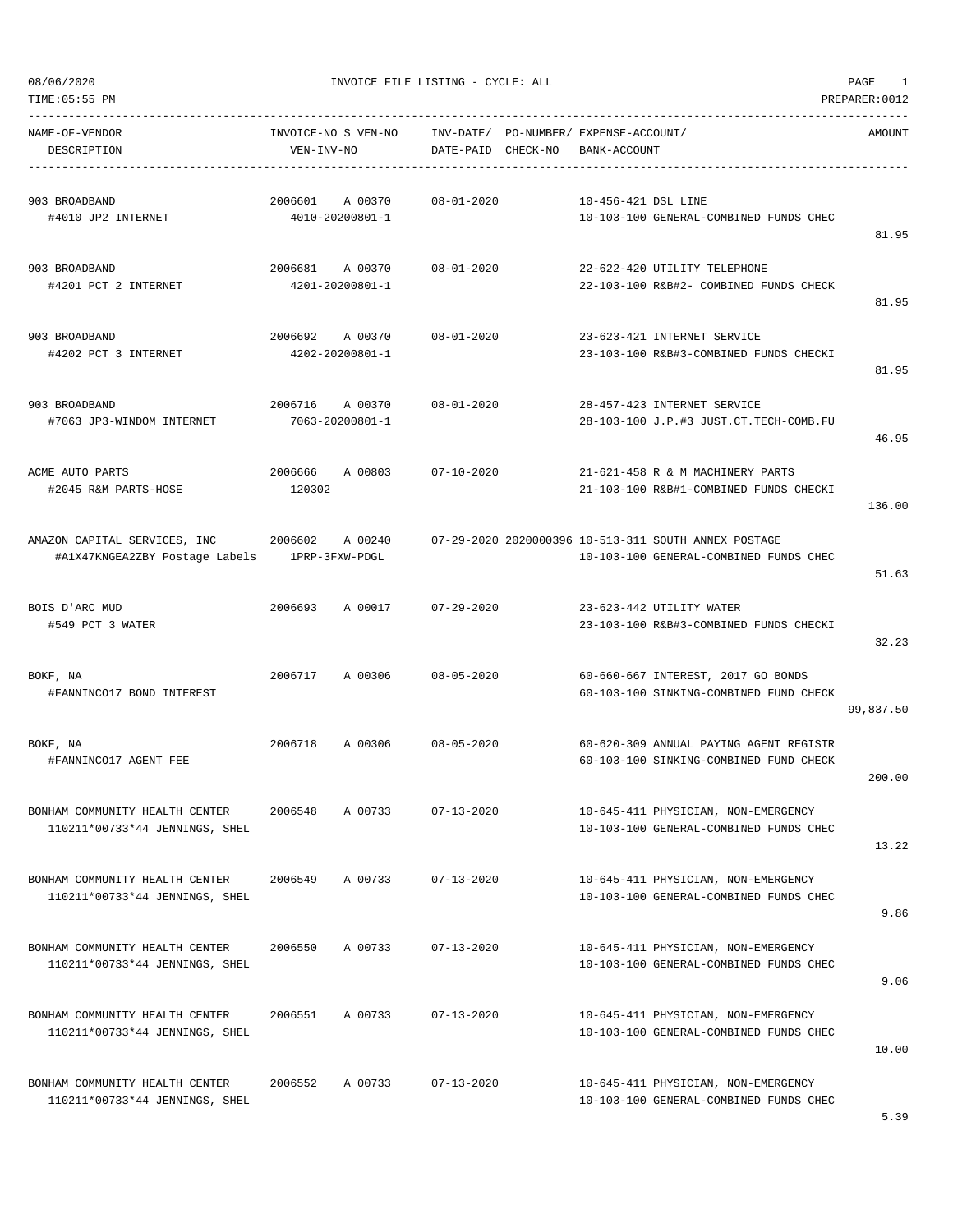TIME:05:55 PM PREPARER:0012

08/06/2020 INVOICE FILE LISTING - CYCLE: ALL PAGE 2

-----------------------------------------------------------------------------------------------------------------------------------

| NAME-OF-VENDOR<br>DESCRIPTION                                    | VEN-INV-NO       | INVOICE-NO S VEN-NO | DATE-PAID CHECK-NO | INV-DATE/ PO-NUMBER/ EXPENSE-ACCOUNT/<br>BANK-ACCOUNT |                                                                                | <b>AMOUNT</b> |
|------------------------------------------------------------------|------------------|---------------------|--------------------|-------------------------------------------------------|--------------------------------------------------------------------------------|---------------|
| BONHAM COMMUNITY HEALTH CENTER<br>110211*00733*45 JENNINGS, SHEL | 2006553          | A 00733             | $07 - 13 - 2020$   |                                                       | 10-645-411 PHYSICIAN, NON-EMERGENCY<br>10-103-100 GENERAL-COMBINED FUNDS CHEC  | 4.83          |
| BONHAM COMMUNITY HEALTH CENTER<br>110211*00733*45 JENNINGS, SHEL | 2006554          | A 00733             | $07 - 13 - 2020$   |                                                       | 10-645-411 PHYSICIAN, NON-EMERGENCY<br>10-103-100 GENERAL-COMBINED FUNDS CHEC  | 15.68         |
| BONHAM COMMUNITY HEALTH CENTER<br>930026*00733*43 ROBERTS, MELIS | 2006573          | A 00733             | $07 - 23 - 2020$   |                                                       | 10-645-411 PHYSICIAN, NON-EMERGENCY<br>10-103-100 GENERAL-COMBINED FUNDS CHEC  | 13.22         |
| BONHAM COMMUNITY HEALTH CENTER<br>930026*00733*43 ROBERTS, MELIS | 2006574          | A 00733             | $07 - 23 - 2020$   |                                                       | 10-645-411 PHYSICIAN, NON-EMERGENCY<br>10-103-100 GENERAL-COMBINED FUNDS CHEC  | 4.29          |
| BONHAM COMMUNITY HEALTH CENTER<br>200711*00733*1 OBRIEN, JENNIFE | 2006583          | A 00733             | $07 - 23 - 2020$   |                                                       | 10-645-411 PHYSICIAN, NON-EMERGENCY<br>10-103-100 GENERAL-COMBINED FUNDS CHEC  | 40.27         |
| BONHAM COMMUNITY HEALTH CENTER<br>170902*00733*27 FRANKS, SHEILA | 2006599          | A 00733             | $07 - 21 - 2020$   |                                                       | 10-645-411 PHYSICIAN, NON-EMERGENCY<br>10-103-100 GENERAL-COMBINED FUNDS CHEC  | 46.73         |
| BONHAM OPTICAL<br>SO21951*01222*1 WILLIS, BRANDO                 | 2006518          | A 01222             | $06 - 16 - 2020$   |                                                       | 10-565-405 PRISONER MEDICAL<br>10-103-100 GENERAL-COMBINED FUNDS CHEC          | 65.22         |
| BONHAM OPTICAL<br>SO21951*01222*2 WILLIS, BRANDO                 | 2006520          | A 01222             | $06 - 23 - 2020$   |                                                       | 10-565-405 PRISONER MEDICAL<br>10-103-100 GENERAL-COMBINED FUNDS CHEC          | 68.70         |
| BONHAM QUICK LUBE<br>7/31/20 2001 CHEV UNIT 4878                 | 2006603<br>92062 | A 00800             | $07 - 31 - 2020$   |                                                       | 10-560-454 R & M AUTOMOBILES<br>10-103-100 GENERAL-COMBINED FUNDS CHEC         | 80.00         |
| BONHAM QUICK LUBE<br>8/4/20 2017 CHEV MOUNT TIRES                | 2006694<br>92201 | A 00800             | $08 - 04 - 2020$   |                                                       | 23-623-459 R & M MACH. TIRES & TUBES<br>23-103-100 R&B#3-COMBINED FUNDS CHECKI | 40.00         |
| BONHAM, CITY OF<br>#209-0092738-001 CO BLDG WATER/SEWE           |                  | 2006604 A 00046     | $07 - 28 - 2020$   |                                                       | 10-511-442 UTILITIES WATER<br>10-103-100 GENERAL-COMBINED FUNDS CHEC           | 57.08         |
| BONHAM, CITY OF<br>#204-0041415-002 CO-OP WATER/SEWER            | 2006605 A 00046  |                     | $07 - 28 - 2020$   |                                                       | 10-512-442 UTILITIES WATER<br>10-103-100 GENERAL-COMBINED FUNDS CHEC           | 73.11         |
| BONHAM, CITY OF<br>#208-0082528-001 AGRILIFE WATER/SEW           | 2006606          | A 00046             | 07-28-2020         |                                                       | 10-516-442 UTILITIES WATER<br>10-103-100 GENERAL-COMBINED FUNDS CHEC           | 57.08         |
| BONHAM, CITY OF<br>#204-0041265-003 108 SAM RAYB WATER           | 2006607          | A 00046             | $07 - 28 - 2020$   |                                                       | 10-518-442 UTILITIES WATER<br>10-103-100 GENERAL-COMBINED FUNDS CHEC           | 57 09         |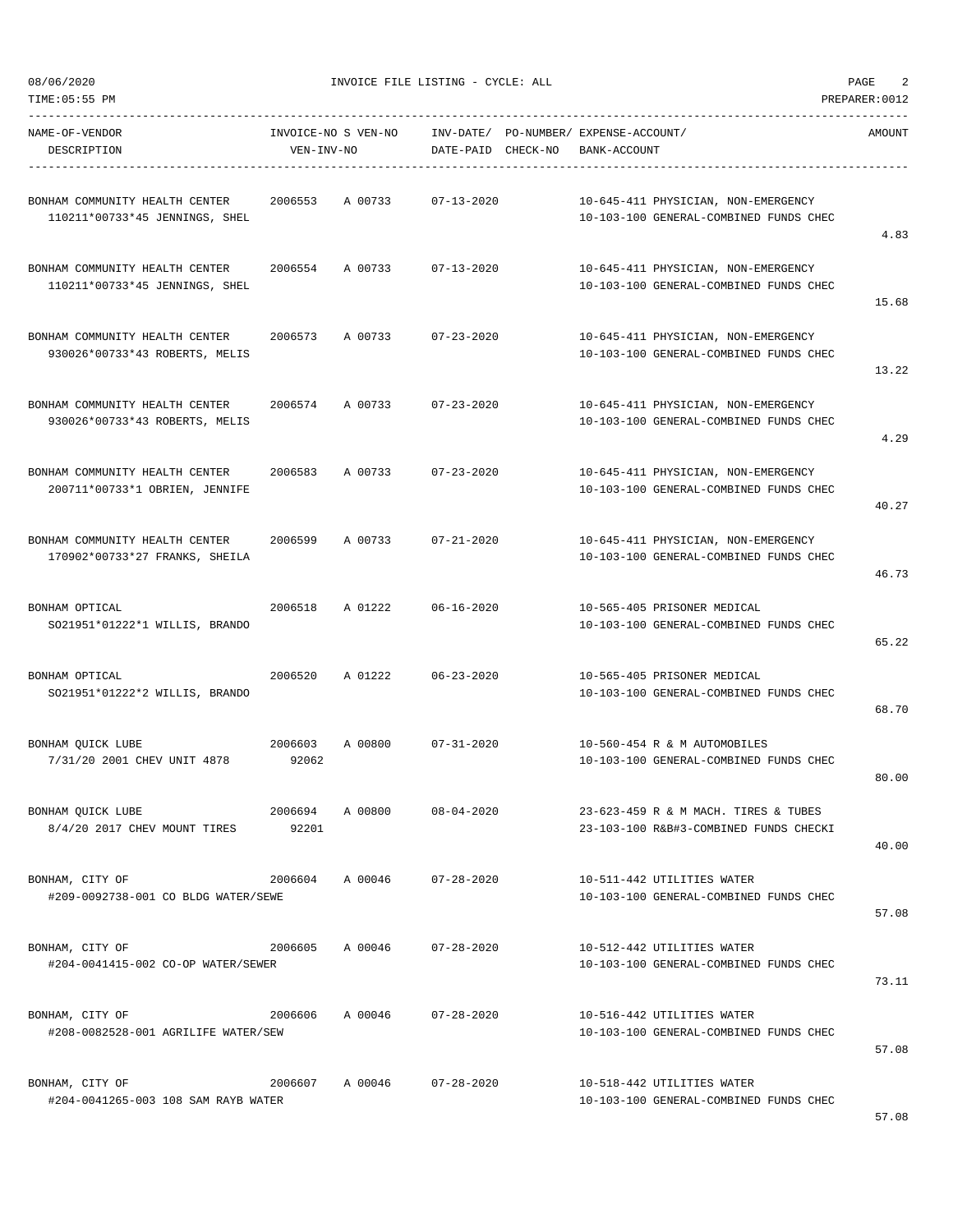| TIME: 05:55 PM                                                    |            |                     |                                                             |              |                                                                               | PREPARER: 0012 |
|-------------------------------------------------------------------|------------|---------------------|-------------------------------------------------------------|--------------|-------------------------------------------------------------------------------|----------------|
| NAME-OF-VENDOR<br>DESCRIPTION                                     | VEN-INV-NO | INVOICE-NO S VEN-NO | INV-DATE/ PO-NUMBER/ EXPENSE-ACCOUNT/<br>DATE-PAID CHECK-NO | BANK-ACCOUNT |                                                                               | AMOUNT         |
| BONHAM, CITY OF<br>#204-0041265-003 108 SAM RAYB TRASH            | 2006608    | A 00046             | $07 - 28 - 2020$                                            |              | 10-518-443 TRASH PICKUP SERVICE<br>10-103-100 GENERAL-COMBINED FUNDS CHEC     | 18.38          |
| BONHAM, CITY OF<br>#205-0050150-001 S ANNEX TRASH                 |            |                     | 2006609 A 00046 07-28-2020                                  |              | 10-513-443 TRASH PICKUP SERVICE<br>10-103-100 GENERAL-COMBINED FUNDS CHEC     | 84.26          |
| BONHAM, CITY OF<br>#205-0050150-001 S ANNEX WATER/SEWE            | 2006610    |                     | A 00046 07-28-2020                                          |              | 10-513-442 UTILITIES WATER<br>10-103-100 GENERAL-COMBINED FUNDS CHEC          | 89.63          |
| BONHAM, CITY OF<br>#209-0092739-001 TDHS WATER/SEWE               | 2006611    |                     | A 00046 07-28-2020                                          |              | 10-640-442 UTILITIES WATER<br>10-103-100 GENERAL-COMBINED FUNDS CHEC          | 300.66         |
| BONHAM, CITY OF<br>#209-0092739-001 TDHS TRASH                    | 2006612    |                     | A 00046 07-28-2020                                          |              | 10-640-443 TRASH PICK-UP<br>10-103-100 GENERAL-COMBINED FUNDS CHEC            | 42.13          |
| BONHAM, CITY OF<br>#209-0092739-001 CO BLDG TRASH                 | 2006613    | A 00046             | 07-28-2020                                                  |              | 10-511-443 TRASH PICK-UP SERVICE<br>10-103-100 GENERAL-COMBINED FUNDS CHEC    | 42.13          |
| BONHAM, CITY OF<br>#209-0093037-002 200 1ST TRASH                 | 2006614    |                     | A 00046 07-28-2020                                          |              | 10-518-443 TRASH PICKUP SERVICE<br>10-103-100 GENERAL-COMBINED FUNDS CHEC     | 18.38          |
| 2006615<br>BONHAM, CITY OF<br>#209-0093037-002 200 1ST WATER/SEWE |            | A 00046             | $07 - 28 - 2020$                                            |              | 10-518-442 UTILITIES WATER<br>10-103-100 GENERAL-COMBINED FUNDS CHEC          | 123.53         |
| BONHAM, CITY OF<br>#214-0043011-001 SHERIFF WATER/SEWE            |            |                     | 2006616 A 00046 07-28-2020                                  |              | 10-560-442 UTILITIES WATER<br>10-103-100 GENERAL-COMBINED FUNDS CHEC          | 138.95         |
| BONHAM, CITY OF<br>#214-0043011-001 SHERIFF TRASH                 | 2006617    | A 00046             | 07-28-2020                                                  |              | 10-560-443 SHERIFF TRASH PICKUP<br>10-103-100 GENERAL-COMBINED FUNDS CHEC     | 116.54         |
| BONHAM, CITY OF<br>#204-0041367-001 CH TRASH                      |            |                     | 2006618 A 00046 07-28-2020                                  |              | 10-510-443 TRASH PICK-UP<br>10-103-100 GENERAL-COMBINED FUNDS CHEC            | 84.26          |
| BONHAM, CITY OF<br>#209-0092863-001 800 2ND TRASH                 |            |                     | 2006619 A 00046 07-28-2020                                  |              | 10-518-443 TRASH PICKUP SERVICE<br>10-103-100 GENERAL-COMBINED FUNDS CHEC     | 65.43          |
| BONHAM, CITY OF<br>#209-0092782-001 PCT 4 WATER/SEWER             |            | 2006706 A 00046     | $07 - 28 - 2020$                                            |              | 24-624-442 UTILITY WATER<br>24-103-100 R&B#4- COMBINED FUNDS CHECK            | 127.28         |
| BRANNAN, QUIENCY SMITH<br>FA-20-44709 RODRIQUEZ DST CT            |            |                     | 2006620 A 00725 07-24-2020                                  |              | 10-435-436 ATTORNEY FEES- CPS CASES<br>10-103-100 GENERAL-COMBINED FUNDS CHEC | 224.00         |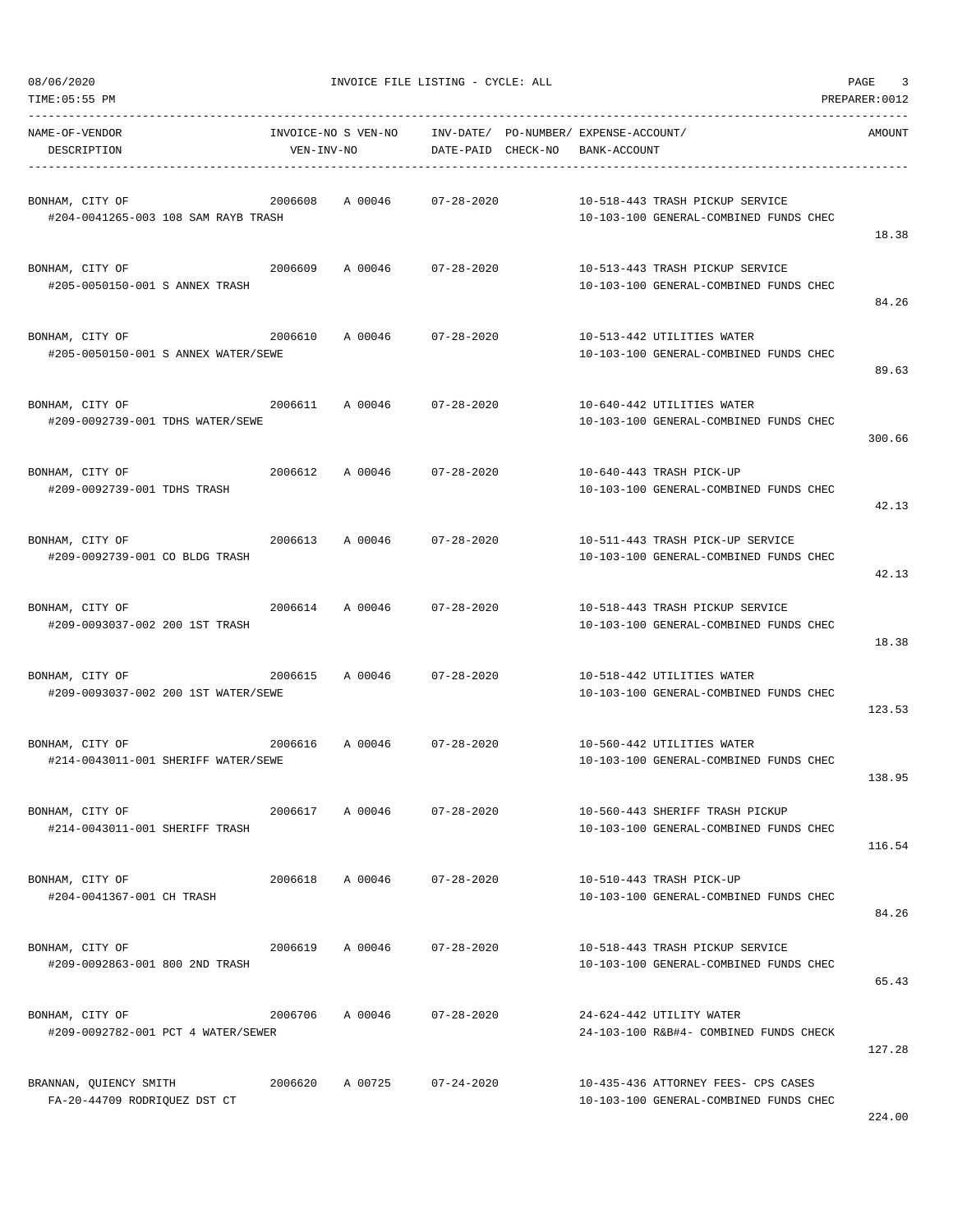| NAME-OF-VENDOR<br>DESCRIPTION                                                          | INVOICE-NO S VEN-NO<br>VEN-INV-NO |              | INV-DATE/ PO-NUMBER/ EXPENSE-ACCOUNT/<br>DATE-PAID CHECK-NO | BANK-ACCOUNT         |                                                                                  | AMOUNT   |
|----------------------------------------------------------------------------------------|-----------------------------------|--------------|-------------------------------------------------------------|----------------------|----------------------------------------------------------------------------------|----------|
| BRESE-LEBRON LAW, PLLC<br>FA-19-44104 MORRISON DST CT                                  | 2006621                           | A 00449      | $07 - 30 - 2020$                                            |                      | 10-435-436 ATTORNEY FEES- CPS CASES<br>10-103-100 GENERAL-COMBINED FUNDS CHEC    | 1,079.50 |
| CINTAS CORPORATION #163<br>#13494452 JULY PCT 2 UNIFORMS                               | 2006682                           |              | A 00581 07-31-2020                                          | 22-622-395 UNIFORMS  | 22-103-100 R&B#2- COMBINED FUNDS CHECK                                           | 249.45   |
| CINTAS CORPORATION #163<br>#13494346 JULY PCT 4 UNIFORMS                               | 2006707                           |              | A 00581 07-31-2020                                          |                      | 24-624-395 EMPLOYEE UNIFORMS<br>24-103-100 R&B#4- COMBINED FUNDS CHECK           | 271.12   |
| CO-OPERATIVE GIN CO.<br>#FANN#4 R&M PART                                               | 2006708<br>110015                 | A 00052      | 07-31-2020                                                  |                      | 24-624-458 R & M MACHINERY PARTS<br>24-103-100 R&B#4- COMBINED FUNDS CHECK       | 21.40    |
| CO-OPERATIVE GIN CO.<br>#FANN#3 R&M PARTS                                              |                                   |              | 2006741 A 00052 07-31-2020                                  |                      | 23-623-458 R & M MACHINERY PARTS<br>23-103-100 R&B#3-COMBINED FUNDS CHECKI       | 184.30   |
| CONCORD NORTH TEXAS<br>SO22831*01205*2 EDGE, CASEY                                     | 2006541                           | A 01205      | $06 - 10 - 2020$                                            |                      | 10-565-405 PRISONER MEDICAL<br>10-103-100 GENERAL-COMBINED FUNDS CHEC            | 79.62    |
| CONCORD RADIOLOGY<br>SO39408*01223*1 SMITH, BLAKE M                                    | 2006576                           | A 01223      | $07 - 11 - 2020$                                            |                      | 10-565-405 PRISONER MEDICAL<br>10-103-100 GENERAL-COMBINED FUNDS CHEC            | 12.30    |
| CONCORD RADIOLOGY<br>SO39408*01223*1 SMITH, BLAKE M                                    | 2006577                           | A 01223      | $07 - 11 - 2020$                                            |                      | 10-565-405 PRISONER MEDICAL<br>10-103-100 GENERAL-COMBINED FUNDS CHEC            | 6.42     |
| COOPER-SORRELLS FUNERAL HOME 2006622<br>7/27/20 HOLLMANN REMOVAL/POUCH C20-12          |                                   | A 00163      | $07 - 27 - 2020$                                            | 10-425-466 AUTOPSIES | 10-103-100 GENERAL-COMBINED FUNDS CHEC                                           | 475.00   |
| COOPER-SORRELLS FUNERAL HOME<br>8/4/20 WEXLER REMOVAL/POUCH                            | 2006739<br>$C20-13$               | A 00163      | $08 - 04 - 2020$                                            | 10-425-466 AUTOPSIES | 10-103-100 GENERAL-COMBINED FUNDS CHEC                                           | 475.00   |
| CORRECTIONS SOFTWARE SOLUTIONS, LP 2006623<br>8/1/20 SEPTEMBER COMPUTER SOFTWARE 48573 |                                   | A 00727      | $08 - 01 - 2020$                                            |                      | 10-573-453 COMPUTER SOFTWARE<br>10-103-100 GENERAL-COMBINED FUNDS CHEC           | 107.00   |
| CUB CADET OF SULPHUR SPRINGS<br>7/30/20 R&M PARTS-BELT                                 | 2006695<br>6177                   | $\mathbb{A}$ | $07 - 30 - 2020$                                            |                      | 23-623-458 R & M MACHINERY PARTS<br>23-103-100 R&B#3-COMBINED FUNDS CHECKI       | 152.88   |
| CUSTIS, PATRICK<br>6/2-7/31/20 TRAVEL- 18.6 MILES                                      | 2006624                           | Α            | $07 - 31 - 2020$                                            |                      | 10-475-427 OUT OF COUNTY TRAVEL/TRAINI<br>10-103-100 GENERAL-COMBINED FUNDS CHEC | 10.70    |
| DATA RX MANAGEMENT<br>170902*00965*44 FRANKS, SHEILA                                   | 2006512                           | A 00965      | $07 - 20 - 2020$                                            |                      | 10-645-412 PRESCRIPTIONS, DRUGS<br>10-103-100 GENERAL-COMBINED FUNDS CHEC        |          |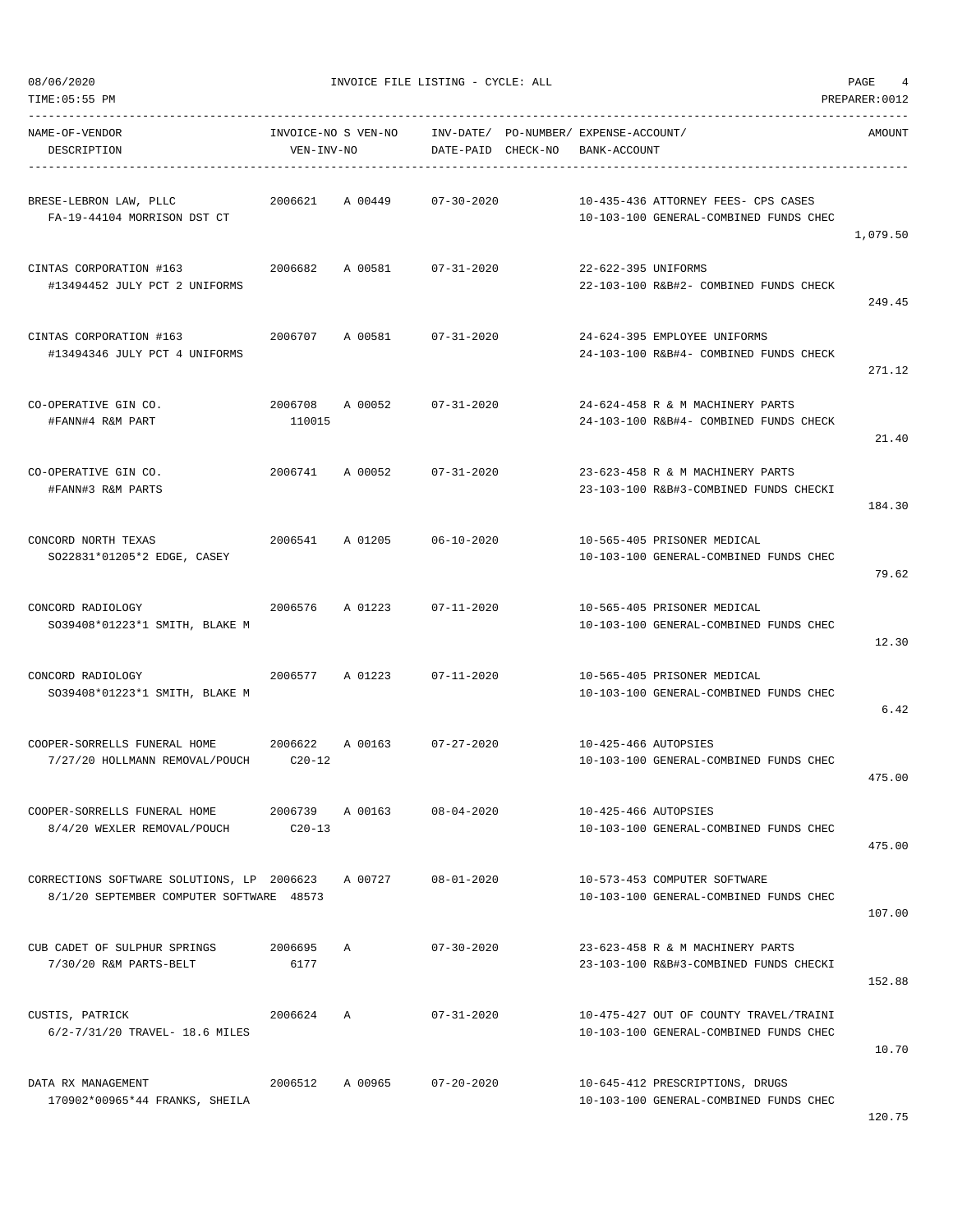| TIME:05:55 PM                                        |                                   |         |                    |                                                       |                                                                            | PREPARER: 0012 |
|------------------------------------------------------|-----------------------------------|---------|--------------------|-------------------------------------------------------|----------------------------------------------------------------------------|----------------|
| NAME-OF-VENDOR<br>DESCRIPTION                        | INVOICE-NO S VEN-NO<br>VEN-INV-NO |         | DATE-PAID CHECK-NO | INV-DATE/ PO-NUMBER/ EXPENSE-ACCOUNT/<br>BANK-ACCOUNT |                                                                            | AMOUNT         |
| DATA RX MANAGEMENT<br>170902*00965*44 FRANKS, SHEILA | 2006513                           | A 00965 | $07 - 20 - 2020$   |                                                       | 10-645-412 PRESCRIPTIONS, DRUGS<br>10-103-100 GENERAL-COMBINED FUNDS CHEC  | 14.85          |
| DATA RX MANAGEMENT<br>200901*00965*9 BENGE, AMY HEST | 2006515                           | A 00965 | $07 - 21 - 2020$   |                                                       | 10-645-412 PRESCRIPTIONS, DRUGS<br>10-103-100 GENERAL-COMBINED FUNDS CHEC  | 13.49          |
| DATA RX MANAGEMENT<br>200901*00965*9 BENGE, AMY HEST | 2006516                           | A 00965 | $07 - 21 - 2020$   |                                                       | 10-645-412 PRESCRIPTIONS, DRUGS<br>10-103-100 GENERAL-COMBINED FUNDS CHEC  | 60.50          |
| DATA RX MANAGEMENT<br>201205*00965*9 LOYA, SHANNON D | 2006517                           | A 00965 | $07 - 28 - 2020$   |                                                       | 10-645-412 PRESCRIPTIONS, DRUGS<br>10-103-100 GENERAL-COMBINED FUNDS CHEC  | 72.83          |
| DATA RX MANAGEMENT<br>191204*00965*15 SPURLOCK, STEP | 2006519                           | A 00965 | $07 - 16 - 2020$   |                                                       | 10-645-412 PRESCRIPTIONS, DRUGS<br>10-103-100 GENERAL-COMBINED FUNDS CHEC  | 7.66           |
| DATA RX MANAGEMENT<br>200709*00965*2 WALLACE, MARSHA | 2006523                           | A 00965 | $07 - 21 - 2020$   |                                                       | 10-645-412 PRESCRIPTIONS, DRUGS<br>10-103-100 GENERAL-COMBINED FUNDS CHEC  | 14.71          |
| DATA RX MANAGEMENT<br>180512*00965*6 NORTON, CAROL E | 2006525                           | A 00965 | $07 - 20 - 2020$   |                                                       | 10-645-412 PRESCRIPTIONS, DRUGS<br>10-103-100 GENERAL-COMBINED FUNDS CHEC  | 41.03          |
| DATA RX MANAGEMENT<br>180512*00965*6 NORTON, CAROL E | 2006526                           | A 00965 | $07 - 20 - 2020$   |                                                       | 10-645-409 DIABETIC SUPPLIES<br>10-103-100 GENERAL-COMBINED FUNDS CHEC     | 15.80          |
| DATA RX MANAGEMENT<br>180512*00965*6 NORTON, CAROL E | 2006527                           | A 00965 | $07 - 20 - 2020$   |                                                       | 10-645-412 PRESCRIPTIONS, DRUGS<br>10-103-100 GENERAL-COMBINED FUNDS CHEC  | 141.87         |
| DATA RX MANAGEMENT<br>110211*00965*55 JENNINGS, SHEL | 2006536                           | A 00965 | $07 - 27 - 2020$   |                                                       | 10-645-412 PRESCRIPTIONS, DRUGS<br>10-103-100 GENERAL-COMBINED FUNDS CHEC  | 43.95          |
| DATA RX MANAGEMENT<br>170305*00965*11 MCCOMBS, JOLIN | 2006596                           | A 00965 | $07 - 21 - 2020$   |                                                       | 10-645-412 PRESCRIPTIONS, DRUGS<br>10-103-100 GENERAL-COMBINED FUNDS CHEC  | 185.19         |
| DATA RX MANAGEMENT<br>170305*00965*11 MCCOMBS, JOLIN | 2006597                           | A 00965 | $07 - 23 - 2020$   |                                                       | 10-645-412 PRESCRIPTIONS, DRUGS<br>10-103-100 GENERAL-COMBINED FUNDS CHEC  | 72.42          |
| DATA RX MANAGEMENT<br>170305*00965*11 MCCOMBS, JOLIN | 2006598                           | A 00965 | $07 - 31 - 2020$   |                                                       | 10-645-409 DIABETIC SUPPLIES<br>10-103-100 GENERAL-COMBINED FUNDS CHEC     | 24.13          |
| DAVIS FLEET PARTS<br>#FANNIN#4 R&M PARTS             | 2006709<br>710456                 | A 00411 | $07 - 07 - 2020$   |                                                       | 24-624-458 R & M MACHINERY PARTS<br>24-103-100 R&B#4- COMBINED FUNDS CHECK |                |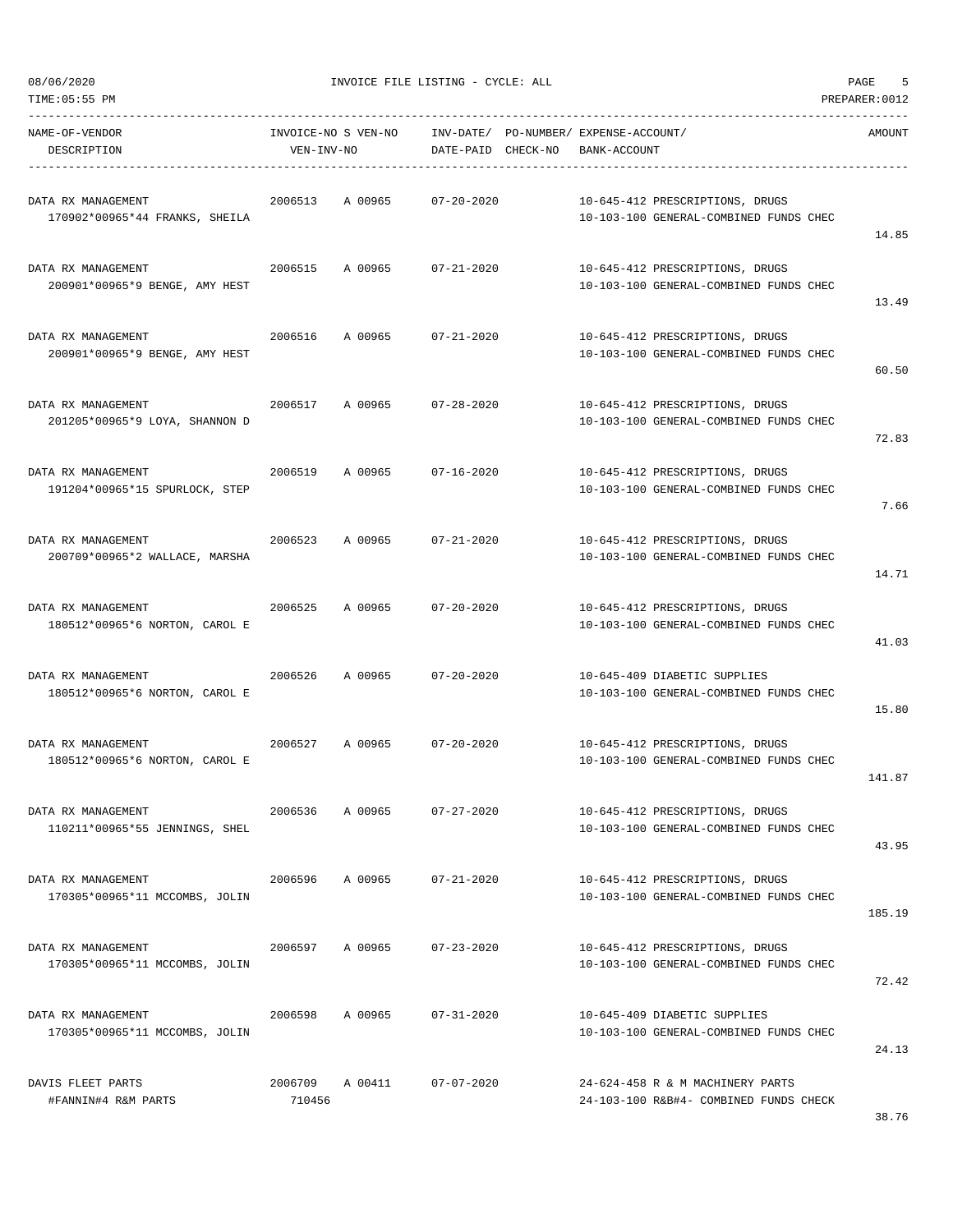| TIME:05:55 PM                                            |                                          |                                                                          |                                                                               | PREPARER: 0012 |
|----------------------------------------------------------|------------------------------------------|--------------------------------------------------------------------------|-------------------------------------------------------------------------------|----------------|
| NAME-OF-VENDOR<br>DESCRIPTION                            | INVOICE-NO S VEN-NO<br>VEN-INV-NO        | INV-DATE/ PO-NUMBER/ EXPENSE-ACCOUNT/<br>DATE-PAID CHECK-NO BANK-ACCOUNT |                                                                               | AMOUNT         |
| DM TRUCKING, LLC<br>$7/27/20$ ROCK & GRAVEL-HAULING 2211 | 2006728<br>A 00096                       | 07-27-2020                                                               | 83-624-341 R & B MAT. ROCK & GRAVEL<br>83-103-100 LAKE PCT 4-COMBINED FUNDS C | 1,322.77       |
| DOLESE BROS. CO.<br>#FAN582 ROCK & GRAVEL                | 2006683 A 00200<br>AG20085328            | $07 - 01 - 2020$                                                         | 22-622-341 R & B MAT. ROCK & GRAVEL<br>22-103-100 R&B#2- COMBINED FUNDS CHECK | 191.68         |
| DOLESE BROS. CO.<br>#FAN582 ROCK & GRAVEL                | 2006684 A 00200<br>AG20085980            | 07-02-2020                                                               | 22-622-341 R & B MAT. ROCK & GRAVEL<br>22-103-100 R&B#2- COMBINED FUNDS CHECK | 181.80         |
| DOLESE BROS. CO.<br>#FAN582 ROCK & GRAVEL                | 2006685 A 00200<br>AG20087279            | $07 - 07 - 2020$                                                         | 79-622-341 R & B MAT, ROCK & GRAVEL<br>79-103-100 RAW WATER PIPELINE-COMBINED | 360.23         |
| DOLESE BROS. CO.<br>#FAN582 ROCK & GRAVEL                | 2006686 A00200<br>AG20087922             | 07-08-2020                                                               | 79-622-341 R & B MAT. ROCK & GRAVEL<br>79-103-100 RAW WATER PIPELINE-COMBINED | 846.64         |
| DOLESE BROS. CO.<br>#FAN582 ROCK & GRAVEL                | 2006687 A00200 07-09-2020<br>AG20088565  |                                                                          | 79-622-341 R & B MAT. ROCK & GRAVEL<br>79-103-100 RAW WATER PIPELINE-COMBINED | 1,262.88       |
| DOLESE BROS. CO.<br>#FAN582 ROCK & GRAVEL                | 2006688 A 00200<br>AG20088566            | 07-09-2020                                                               | 79-622-341 R & B MAT. ROCK & GRAVEL<br>79-103-100 RAW WATER PIPELINE-COMBINED | 814.08         |
| DOLESE BROS. CO.<br>#FAN583 ROCK & GRAVEL                | 2006696 A00200<br>AG20087923             | $07 - 08 - 2020$                                                         | 23-623-341 R & B MAT. ROCK & GRAVEL<br>23-103-100 R&B#3-COMBINED FUNDS CHECKI | 980.60         |
| DOLESE BROS. CO.<br>#FAN583 ROCK & GRAVEL                | 2006697 A 00200 07-09-2020<br>AG20088567 |                                                                          | 23-623-341 R & B MAT. ROCK & GRAVEL<br>23-103-100 R&B#3-COMBINED FUNDS CHECKI | 758.18         |
| DOLESE BROS. CO.<br>#FAN583 ROCK & GRAVEL                | 2006698 A 00200<br>AG20089725            | $07 - 13 - 2020$                                                         | 23-623-341 R & B MAT. ROCK & GRAVEL<br>23-103-100 R&B#3-COMBINED FUNDS CHECKI | 509.21         |
| DOLESE BROS. CO.<br>#FAN584 ROCK & GRAVEL                | 2006729 A 00200<br>AG20085981            | 07-02-2020                                                               | 83-624-341 R & B MAT. ROCK & GRAVEL<br>83-103-100 LAKE PCT 4-COMBINED FUNDS C | 195.98         |
| DOLESE BROS. CO.<br>#FAN584 ROCK & GRAVEL                | 2006730 A 00200<br>AG20086626            | $07 - 06 - 2020$                                                         | 83-624-341 R & B MAT, ROCK & GRAVEL<br>83-103-100 LAKE PCT 4-COMBINED FUNDS C | 1,146.39       |
| DOLESE BROS. CO.<br>#FAN584 ROCK & GRAVEL                | 2006731 A 00200<br>AG20087280            | $07 - 07 - 2020$                                                         | 83-624-341 R & B MAT. ROCK & GRAVEL<br>83-103-100 LAKE PCT 4-COMBINED FUNDS C | 2,105.74       |
| DOLESE BROS. CO.<br>#FAN584 ROCK & GRAVEL                | 2006732 A 00200<br>AG20087924            | $07 - 08 - 2020$                                                         | 83-624-341 R & B MAT. ROCK & GRAVEL<br>83-103-100 LAKE PCT 4-COMBINED FUNDS C |                |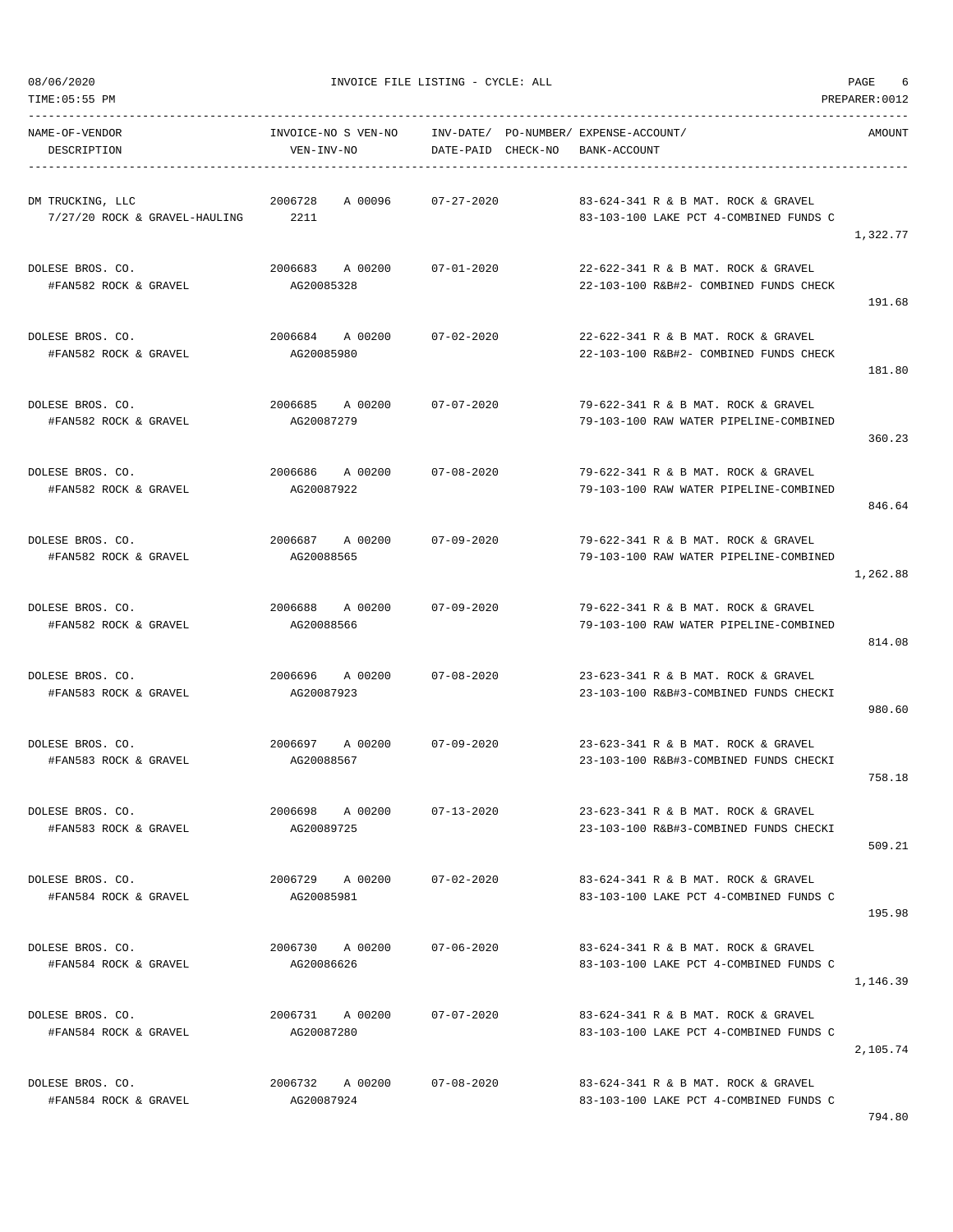TIME:05:55 PM PREPARER:0012

 $08/06/2020$  PAGE  $7$ 

| NAME-OF-VENDOR<br>DESCRIPTION                                                | INVOICE-NO S VEN-NO<br>VEN-INV-NO   | INV-DATE/ PO-NUMBER/ EXPENSE-ACCOUNT/<br>DATE-PAID CHECK-NO | BANK-ACCOUNT                                                                   | AMOUNT   |
|------------------------------------------------------------------------------|-------------------------------------|-------------------------------------------------------------|--------------------------------------------------------------------------------|----------|
| DOLESE BROS. CO.<br>#FAN584 ROCK & GRAVEL                                    | 2006733<br>A 00200<br>AG20088568    | $07 - 09 - 2020$                                            | 83-624-341 R & B MAT. ROCK & GRAVEL<br>83-103-100 LAKE PCT 4-COMBINED FUNDS C  | 990.40   |
| DOLESE BROS. CO.<br>#FAN584 ROCK & GRAVEL                                    | 2006734 A 00200<br>AG20088569       | $07 - 09 - 2020$                                            | 83-624-341 R & B MAT, ROCK & GRAVEL<br>83-103-100 LAKE PCT 4-COMBINED FUNDS C  | 591.76   |
| DOLESE BROS. CO.<br>#FAN584 ROCK & GRAVEL                                    | 2006735 A 00200<br>AG20089726       | 07-13-2020                                                  | 83-624-341 R & B MAT. ROCK & GRAVEL<br>83-103-100 LAKE PCT 4-COMBINED FUNDS C  | 186.68   |
| DOLESE BROS. CO.<br>#FAN584 ROCK & GRAVEL                                    | 2006736<br>A 00200<br>AG20089727    | $07 - 13 - 2020$                                            | 83-624-341 R & B MAT. ROCK & GRAVEL<br>83-103-100 LAKE PCT 4-COMBINED FUNDS C  | 399.52   |
| DURANT HMA PHYSICIAN MANAGEMENT LLC 2006538<br>SO23194*01225*1 NOAKER, JAMES | A 01225                             | $07 - 29 - 2020$                                            | 10-565-405 PRISONER MEDICAL<br>10-103-100 GENERAL-COMBINED FUNDS CHEC          | 54.41    |
| DURANT HMA PHYSICIAN MANAGEMENT LLC 2006539<br>SO23194*01225*1 NOAKER, JAMES | A 01225                             | $07 - 29 - 2020$                                            | 10-565-405 PRISONER MEDICAL<br>10-103-100 GENERAL-COMBINED FUNDS CHEC          | 23.79    |
| EVANS, MICHAEL S.<br>FA-19-44097 MIZZELL DST CT                              | 2006625<br>A 00438                  | $06 - 24 - 2020$                                            | 10-435-436 ATTORNEY FEES- CPS CASES<br>10-103-100 GENERAL-COMBINED FUNDS CHEC  | 1,190.00 |
| FANNIN COUNTY TAX ASSESSOR-COL<br>2011 CHEV UNIT 4878 REGISTRATION           | 2006626<br>A 00797<br>PLATE CX2Z722 | $05 - 29 - 2020$                                            | 10-560-454 R & M AUTOMOBILES<br>10-103-100 GENERAL-COMBINED FUNDS CHEC         | 7.50     |
| FANNIN COUNTY TAX ASSESSOR-COL<br>2/3/20 2008 CTS REGISTRATION               | A 00797<br>2006699<br>PLATE 9048308 | $02 - 03 - 2020$                                            | 23-623-458 R & M MACHINERY PARTS<br>23-103-100 R&B#3-COMBINED FUNDS CHECKI     | 22.00    |
| FIRST UNITED METHODIST CHURCH<br>8/15-9/14/20 200 W 8TH LEASE                | A 00215<br>2006627                  | $08 - 05 - 2020$                                            | 10-518-470 OFFICE SPACE LEASE<br>10-103-100 GENERAL-COMBINED FUNDS CHEC        | 2,350.00 |
| FIX & FEED BONHAM/COMMERCE<br>#FSHER FLOOR REPAIR MATERIAL                   | 2006628 A 00195<br>BO-0292324       | $07 - 30 - 2020$                                            | 10-560-450 SHERIFF OFF. R&M BLDG.<br>10-103-100 GENERAL-COMBINED FUNDS CHEC    | 12.38    |
| FIX & FEED BONHAM/COMMERCE<br>#FANNINC E ANNEX DOOR REPAIR                   | 2006629 A 00195<br>BO-0297367       | $07 - 15 - 2020$                                            | 10-511-450 R & M BUILDING<br>10-103-100 GENERAL-COMBINED FUNDS CHEC            | 1.06     |
| FIX & FEED BONHAM/COMMERCE<br>#FANNINC WELDING RODS                          | 2006667 A 00195<br>BO-0291597       | $07 - 07 - 2020$                                            | 21-621-343 R & B MAT. HARDWRE & LUMB<br>21-103-100 R&B#1-COMBINED FUNDS CHECKI | 27.99    |
| FIX & FEED BONHAM/COMMERCE<br>#FANNINC HRDWR/REINF                           | A 00195<br>2006668<br>BO-0293619    | $07 - 10 - 2020$                                            | 21-621-343 R & B MAT. HARDWRE & LUMB<br>21-103-100 R&B#1-COMBINED FUNDS CHECKI |          |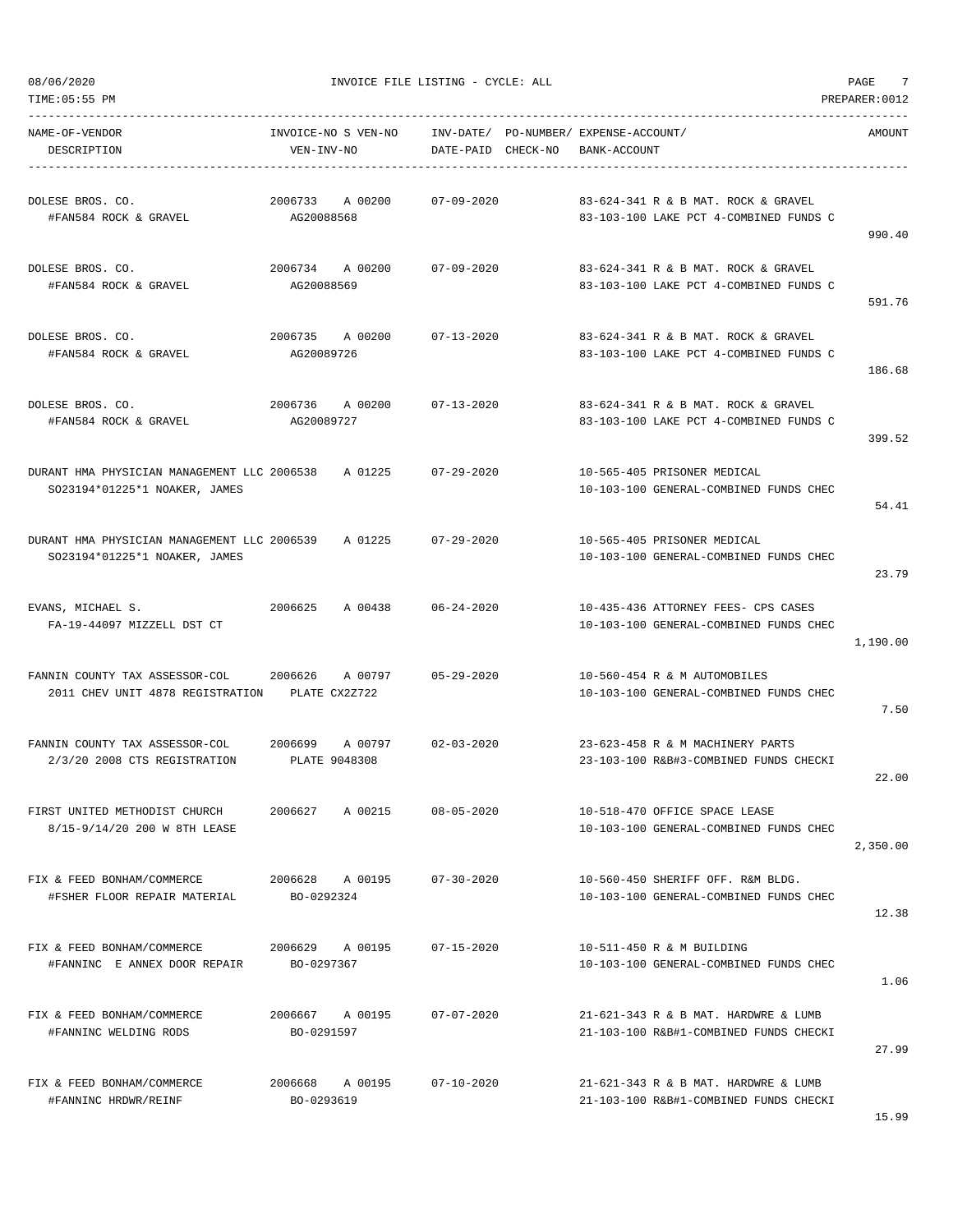NAME-OF-VENDOR INVOICE-NO S VEN-NO INV-DATE/ PO-NUMBER/ EXPENSE-ACCOUNT/ AMOUNT

TIME:05:55 PM PREPARER:0012 -----------------------------------------------------------------------------------------------------------------------------------

| DESCRIPTION                                                                  | VEN-INV-NO                       | DATE-PAID CHECK-NO | BANK-ACCOUNT                                                                   |          |
|------------------------------------------------------------------------------|----------------------------------|--------------------|--------------------------------------------------------------------------------|----------|
| FIX & FEED BONHAM/COMMERCE<br>#FANNINC HRDWR/SAKRETE                         | 2006669<br>A 00195<br>BO-0296137 | $07 - 14 - 2020$   | 21-621-343 R & B MAT. HARDWRE & LUMB<br>21-103-100 R&B#1-COMBINED FUNDS CHECKI | 40.90    |
| FIX & FEED BONHAM/COMMERCE<br>#FANNINC SHOP SUPPLY-WATER                     | 2006670 A 00195<br>BO-0296137    | 07-14-2020         | 21-621-340 SHOP SUPPLIES<br>21-103-100 R&B#1-COMBINED FUNDS CHECKI             | 3.99     |
| FIX & FEED BONHAM/COMMERCE<br>#FANNINC SAKRETE                               | 2006671 A 00195<br>BO-0296225    | $07 - 14 - 2020$   | 21-621-343 R & B MAT. HARDWRE & LUMB<br>21-103-100 R&B#1-COMBINED FUNDS CHECKI | 40.90    |
| FIX & FEED BONHAM/COMMERCE<br>#FANNINC WATER HEATER                          | 2006672<br>A 00195<br>BO-0300749 | $07 - 21 - 2020$   | 21-621-450 R & M BUILDING<br>21-103-100 R&B#1-COMBINED FUNDS CHECKI            | 339.99   |
| FIX & FEED BONHAM/COMMERCE<br>#FANNINC SHOP SUPPLY                           | 2006710 A 00195<br>BO-0288902    | $07 - 02 - 2020$   | 24-624-340 SHOP SUPPLIES<br>24-103-100 R&B#4- COMBINED FUNDS CHECK             | 27.99    |
| FIX & FEED BONHAM/COMMERCE<br>#FANNINC R&M PARTS-HYD FLUID/ANTIFR BO-0293521 | 2006711 A 00195                  | $07 - 10 - 2020$   | 24-624-458 R & M MACHINERY PARTS<br>24-103-100 R&B#4- COMBINED FUNDS CHECK     | 135.90   |
| FIX & FEED BONHAM/COMMERCE<br>#FANNINC R&M PARTS-DEF/EXH FLUID BO-0298091    | 2006712<br>A 00195               | 07-17-2020         | 24-624-458 R & M MACHINERY PARTS<br>24-103-100 R&B#4- COMBINED FUNDS CHECK     | 7.99     |
| FIX & FEED BONHAM/COMMERCE<br>#FANNINC SHOP-FASTENERS                        | 2006713 A 00195<br>BO-0300319    | $07 - 20 - 2020$   | 24-624-340 SHOP SUPPLIES<br>24-103-100 R&B#4- COMBINED FUNDS CHECK             | 2.60     |
| FIX & FEED BONHAM/COMMERCE<br>#FANNINC SHOP-MAILBOX                          | 2006714 A 00195<br>BO-0302667    | $07 - 24 - 2020$   | 24-624-340 SHOP SUPPLIES<br>24-103-100 R&B#4- COMBINED FUNDS CHECK             | 76.97    |
| FRONTIER<br>903-965-7030-050400-5 PCT 1 PHONE                                | 2006673<br>A 00067               | 07-28-2020         | 21-621-420 UTILITY TELEPHONE<br>21-103-100 R&B#1-COMBINED FUNDS CHECKI         | 63.50    |
| GAYLON P. RIDDELS LAW FIRM, PC<br>CR-17-26270 KYLE DST CT                    | 2006630<br>A 00512               | 07-28-2020         | 10-435-437 ATTORNEY FEES<br>10-103-100 GENERAL-COMBINED FUNDS CHEC             | 2,615.35 |
| GRAHAM TRUCK TIRE CENTER<br>#1658-B R&M TIRES                                | 2006742 A 00692<br>2040686       | $07 - 28 - 2020$   | 23-623-459 R & M MACH. TIRES & TUBES<br>23-103-100 R&B#3-COMBINED FUNDS CHECKI | 1,259.92 |
| GRAYSON MEDICAL CONSULTANT<br>SO30694*00980*5 PARSONS, JEFFE                 | 2006524<br>A 00980               | 06-23-2020         | 10-565-405 PRISONER MEDICAL<br>10-103-100 GENERAL-COMBINED FUNDS CHEC          | 44.57    |
| GRAYSON MEDICAL CONSULTANT<br>SO30694*00980*1 PARSONS, JEFFE                 | 2006528<br>A 00980               | $06 - 19 - 2020$   | 10-565-405 PRISONER MEDICAL<br>10-103-100 GENERAL-COMBINED FUNDS CHEC          |          |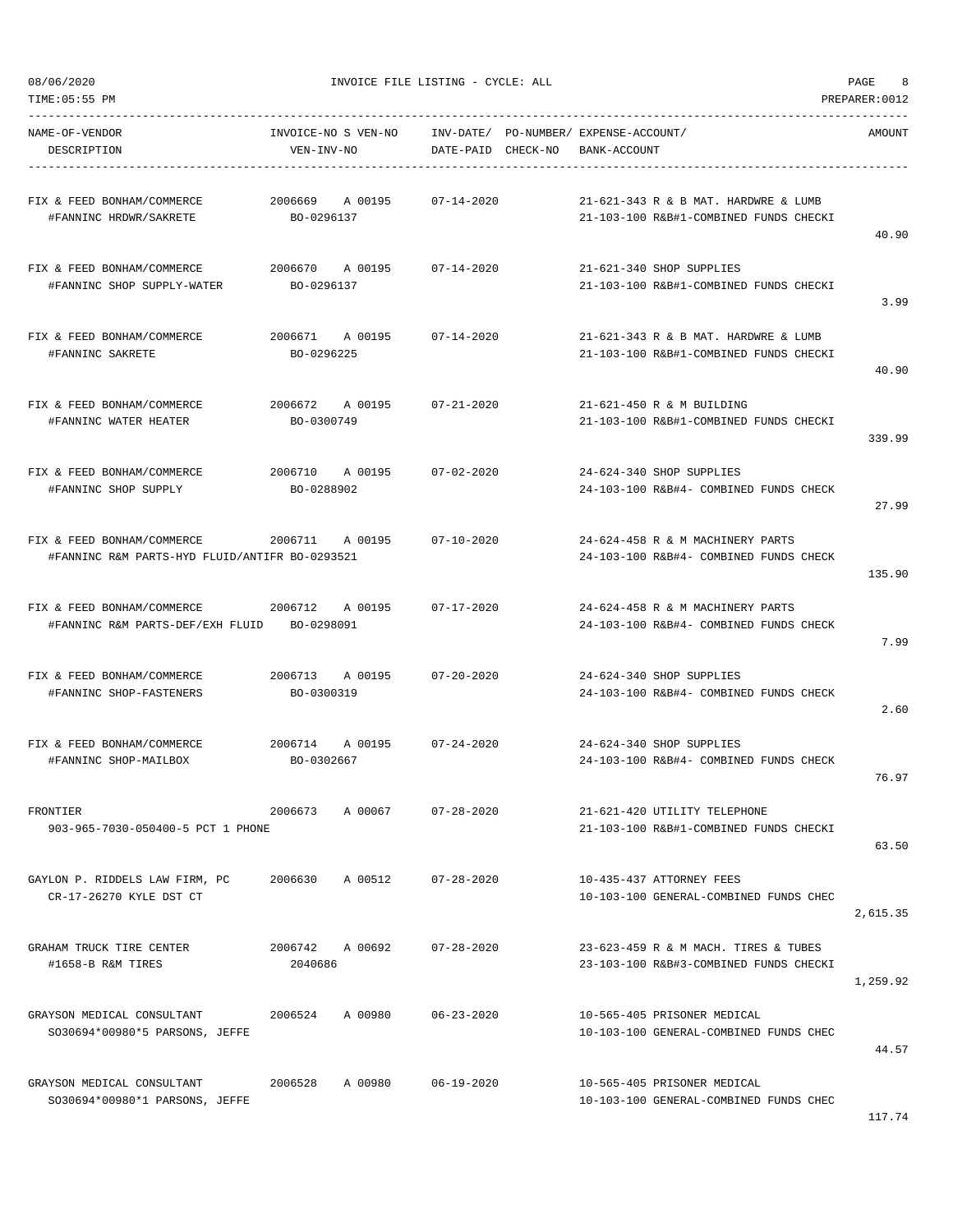| TIME: 05:55 PM                                                   |            |                     |                    |                                                                               | PREPARER: 0012 |
|------------------------------------------------------------------|------------|---------------------|--------------------|-------------------------------------------------------------------------------|----------------|
| NAME-OF-VENDOR<br>DESCRIPTION                                    | VEN-INV-NO | INVOICE-NO S VEN-NO | DATE-PAID CHECK-NO | INV-DATE/ PO-NUMBER/ EXPENSE-ACCOUNT/<br>BANK-ACCOUNT                         | AMOUNT         |
| GRAYSON MEDICAL CONSULTANT<br>SO30694*00980*3 PARSONS, JEFFE     | 2006529    | A 00980             | $06 - 21 - 2020$   | 10-565-405 PRISONER MEDICAL<br>10-103-100 GENERAL-COMBINED FUNDS CHEC         | 44.57          |
| GRAYSON MEDICAL CONSULTANT<br>SO30694*00980*4 PARSONS, JEFFE     | 2006530    | A 00980             | $06 - 22 - 2020$   | 10-565-405 PRISONER MEDICAL<br>10-103-100 GENERAL-COMBINED FUNDS CHEC         | 44.57          |
| GRAYSON MEDICAL CONSULTANT<br>SO30694*00980*2 PARSONS, JEFFE     | 2006531    | A 00980             | $06 - 20 - 2020$   | 10-565-405 PRISONER MEDICAL<br>10-103-100 GENERAL-COMBINED FUNDS CHEC         | 44.57          |
| GRAYSON MEDICAL CONSULTANT<br>SO30694*00980*6 PARSONS, JEFFE     | 2006532    | A 00980             | $06 - 24 - 2020$   | 10-565-405 PRISONER MEDICAL<br>10-103-100 GENERAL-COMBINED FUNDS CHEC         | 44.57          |
| HEALOGICS SPECIALTY PHYSICIANS<br>180512*01221*11 NORTON, CAROL  | 2006533    | A 01221             | $03 - 30 - 2020$   | 10-645-411 PHYSICIAN, NON-EMERGENCY<br>10-103-100 GENERAL-COMBINED FUNDS CHEC | 47.58          |
| HEALOGICS SPECIALTY PHYSICIANS<br>180512*01221*12 NORTON, CAROL  | 2006534    | A 01221             | $03 - 23 - 2020$   | 10-645-411 PHYSICIAN, NON-EMERGENCY<br>10-103-100 GENERAL-COMBINED FUNDS CHEC | 47.58          |
| HEALOGICS SPECIALTY PHYSICIANS<br>180512*01221*10 NORTON, CAROL  | 2006535    | A 01221             | $04 - 06 - 2020$   | 10-645-411 PHYSICIAN, NON-EMERGENCY<br>10-103-100 GENERAL-COMBINED FUNDS CHEC | 47.58          |
| HEALOGICS SPECIALTY PHYSICIANS<br>180512*01221*3 NORTON, CAROL E | 2006584    | A 01221             | $03 - 16 - 2020$   | 10-645-411 PHYSICIAN, NON-EMERGENCY<br>10-103-100 GENERAL-COMBINED FUNDS CHEC | 177.22         |
| HEALOGICS SPECIALTY PHYSICIANS<br>180512*01221*7 NORTON, CAROL E | 2006585    | A 01221             | $04 - 27 - 2020$   | 10-645-411 PHYSICIAN, NON-EMERGENCY<br>10-103-100 GENERAL-COMBINED FUNDS CHEC | 47.58          |
| HEALOGICS SPECIALTY PHYSICIANS<br>180512*01221*9 NORTON, CAROL E | 2006587    | A 01221             | $04 - 13 - 2020$   | 10-645-411 PHYSICIAN, NON-EMERGENCY<br>10-103-100 GENERAL-COMBINED FUNDS CHEC | 47.58          |
| HEALOGICS SPECIALTY PHYSICIANS<br>180512*01221*5 NORTON, CAROL E | 2006588    | A 01221             | $05 - 11 - 2020$   | 10-645-411 PHYSICIAN, NON-EMERGENCY<br>10-103-100 GENERAL-COMBINED FUNDS CHEC | 47.58          |
| HEALOGICS SPECIALTY PHYSICIANS<br>180512*01221*6 NORTON, CAROL E | 2006589    | A 01221             | $05 - 04 - 2020$   | 10-645-411 PHYSICIAN, NON-EMERGENCY<br>10-103-100 GENERAL-COMBINED FUNDS CHEC | 47.58          |
| HEALOGICS SPECIALTY PHYSICIANS<br>180512*01221*2 NORTON, CAROL E | 2006591    | A 01221             | $03 - 09 - 2020$   | 10-645-411 PHYSICIAN, NON-EMERGENCY<br>10-103-100 GENERAL-COMBINED FUNDS CHEC | 54.41          |
| HEALOGICS SPECIALTY PHYSICIANS<br>180512*01221*2 NORTON, CAROL E | 2006592    | A 01221             | $03 - 09 - 2020$   | 10-645-411 PHYSICIAN, NON-EMERGENCY<br>10-103-100 GENERAL-COMBINED FUNDS CHEC |                |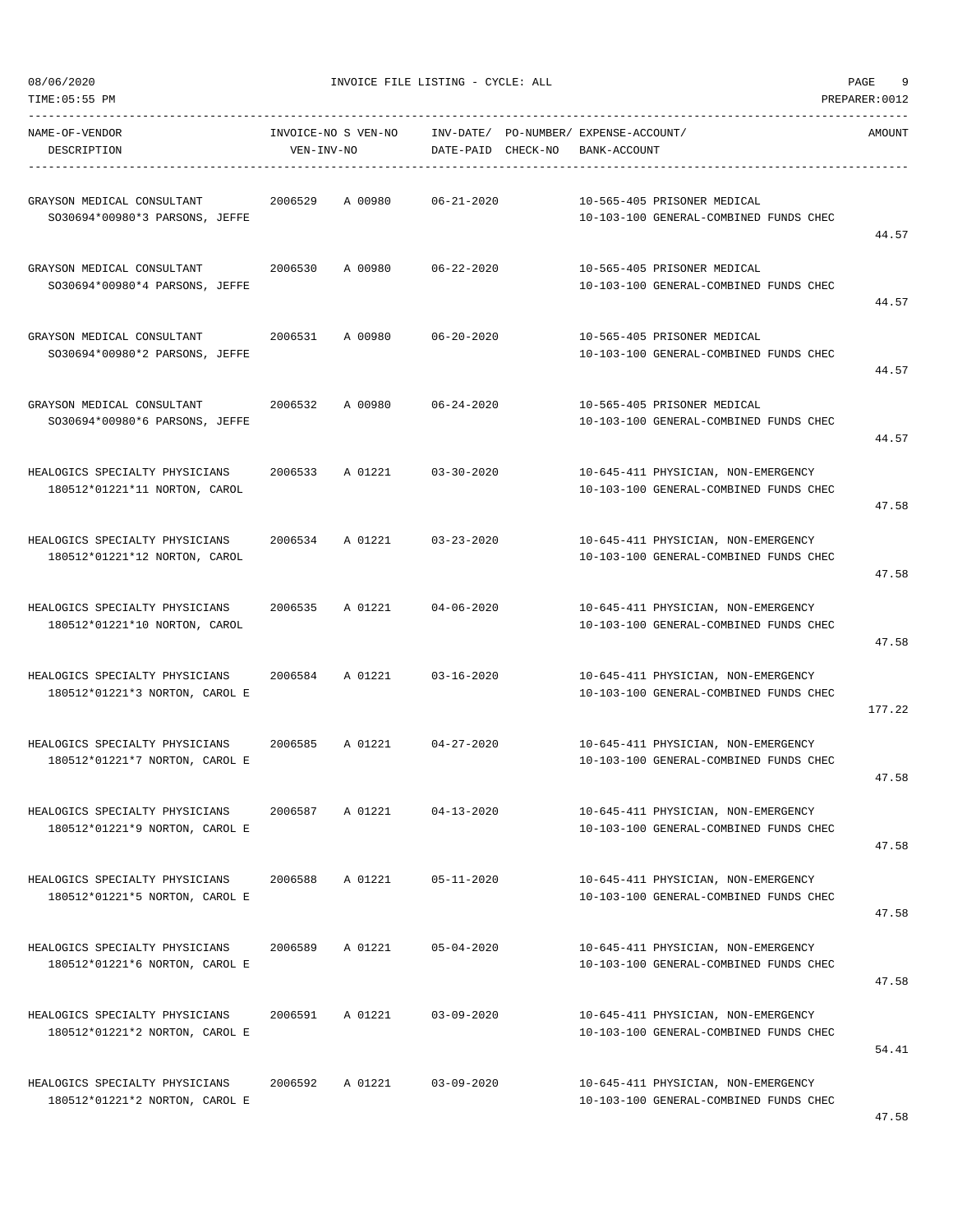| TIME:05:55 PM                                                                          |                                   |         |                    |                                                       |                                                                               | PREPARER: 0012 |
|----------------------------------------------------------------------------------------|-----------------------------------|---------|--------------------|-------------------------------------------------------|-------------------------------------------------------------------------------|----------------|
| NAME-OF-VENDOR<br>DESCRIPTION                                                          | INVOICE-NO S VEN-NO<br>VEN-INV-NO |         | DATE-PAID CHECK-NO | INV-DATE/ PO-NUMBER/ EXPENSE-ACCOUNT/<br>BANK-ACCOUNT |                                                                               | AMOUNT         |
| HEALOGICS SPECIALTY PHYSICIANS<br>180512*01221*4 NORTON, CAROL E                       | 2006593                           | A 01221 | $05 - 18 - 2020$   |                                                       | 10-645-411 PHYSICIAN, NON-EMERGENCY<br>10-103-100 GENERAL-COMBINED FUNDS CHEC | 18.18          |
| HEALOGICS SPECIALTY PHYSICIANS<br>180512*01221*8 NORTON, CAROL E                       | 2006595                           | A 01221 | $04 - 20 - 2020$   |                                                       | 10-645-411 PHYSICIAN, NON-EMERGENCY<br>10-103-100 GENERAL-COMBINED FUNDS CHEC | 47.58          |
| INDIGENT HEALTHCARE SOLUTIONS, LTD 2006631<br>8/1/20 SEPTEMBER COMPUTER SOFTWARE 70255 |                                   | A 00796 | $08 - 01 - 2020$   |                                                       | 10-645-353 COMPUTER EXPENSE<br>10-103-100 GENERAL-COMBINED FUNDS CHEC         | 1,059.00       |
| INTERSTATE BATTERIES OF TEXOMA<br>#23223 R&M PARTS-BATTERY                             | 2006674 A 00832<br>30143764       |         | $08 - 03 - 2020$   |                                                       | 21-621-458 R & M MACHINERY PARTS<br>21-103-100 R&B#1-COMBINED FUNDS CHECKI    | 125.95         |
| J.R. THOMPSON, INC.<br>#1051 ROCK & GRAVEL                                             | 2006721<br>79266                  | A 00701 | $07 - 27 - 2020$   |                                                       | 79-622-341 R & B MAT, ROCK & GRAVEL<br>79-103-100 RAW WATER PIPELINE-COMBINED | 541.28         |
| J.R. THOMPSON, INC.<br>#1051 ROCK & GRAVEL                                             | 2006722<br>79273                  | A 00701 | $07 - 28 - 2020$   |                                                       | 79-622-341 R & B MAT. ROCK & GRAVEL<br>79-103-100 RAW WATER PIPELINE-COMBINED | 549.48         |
| J.R. THOMPSON, INC.<br>#1051 ROCK & GRAVEL                                             | 2006723<br>79290                  | A 00701 | 07-29-2020         |                                                       | 79-622-341 R & B MAT. ROCK & GRAVEL<br>79-103-100 RAW WATER PIPELINE-COMBINED | 519.61         |
| J.R. THOMPSON, INC.<br>#1051 ROCK & GRAVEL                                             | 2006724<br>79303                  | A 00701 | $07 - 30 - 2020$   |                                                       | 79-622-341 R & B MAT. ROCK & GRAVEL<br>79-103-100 RAW WATER PIPELINE-COMBINED | 552.38         |
| JESSICA MCDONALD & ASSOC.<br>FA-20-44820 MOUTRAY DST CT                                | 2006632                           | A 00397 | $07 - 24 - 2020$   |                                                       | 10-435-436 ATTORNEY FEES- CPS CASES<br>10-103-100 GENERAL-COMBINED FUNDS CHEC | 740.00         |
| KSM EXCHANGE LLC<br>#FANNI001 WIRTGEN RENTAL7/13-8/9/20 R2495809                       | 2006725                           | A 00567 | $07 - 30 - 2020$   |                                                       | 82-626-460 EQUIPMENT RENTAL/LEASE<br>82-103-100 LAKE PCT 3-COMBINED FUNDS C   | 15,334.73      |
| KSM EXCHANGE LLC<br>#FANNI001 R&M PARTS                                                | 2006726 A 00567<br>P9031209       |         | $07 - 29 - 2020$   |                                                       | 82-626-458 R & M MACHINERY PARTS<br>82-103-100 LAKE PCT 3-COMBINED FUNDS C    | 1,362.03       |
| LABORATORY CORP. OF AMERICA<br>SO23068*00510*1 REAGAN, TAYLOR                          | 2006555                           | A 00510 | $05 - 19 - 2020$   |                                                       | 10-565-405 PRISONER MEDICAL<br>10-103-100 GENERAL-COMBINED FUNDS CHEC         | 54.31          |
| LABORATORY CORP. OF AMERICA<br>SO23068*00510*2 REAGAN, TAYLOR                          | 2006556                           | A 00510 | $05 - 19 - 2020$   |                                                       | 10-565-405 PRISONER MEDICAL<br>10-103-100 GENERAL-COMBINED FUNDS CHEC         | 69.87          |
| LABORATORY CORP. OF AMERICA<br>SO23068*00510*2 REAGAN, TAYLOR                          | 2006557                           | A 00510 | $05 - 19 - 2020$   |                                                       | 10-565-405 PRISONER MEDICAL<br>10-103-100 GENERAL-COMBINED FUNDS CHEC         |                |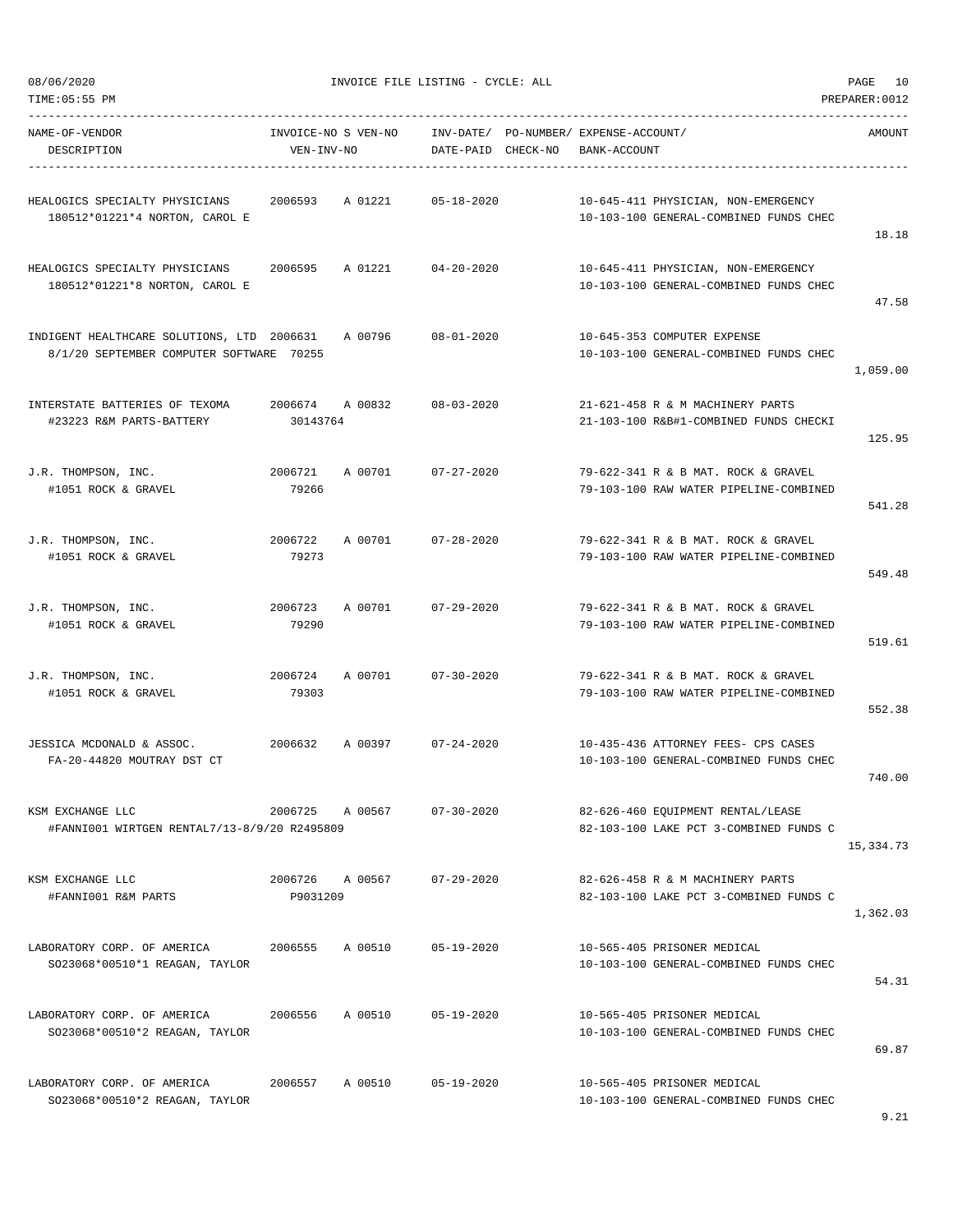TIME:05:55 PM PREPARER:0012

08/06/2020 INVOICE FILE LISTING - CYCLE: ALL PAGE 11

| NAME-OF-VENDOR<br>DESCRIPTION                                 | INVOICE-NO S VEN-NO<br>VEN-INV-NO |         | DATE-PAID CHECK-NO | INV-DATE/ PO-NUMBER/ EXPENSE-ACCOUNT/ | BANK-ACCOUNT |                                                                       | AMOUNT |
|---------------------------------------------------------------|-----------------------------------|---------|--------------------|---------------------------------------|--------------|-----------------------------------------------------------------------|--------|
| LABORATORY CORP. OF AMERICA<br>SO23068*00510*2 REAGAN, TAYLOR | 2006558                           | A 00510 | 05-19-2020         |                                       |              | 10-565-405 PRISONER MEDICAL<br>10-103-100 GENERAL-COMBINED FUNDS CHEC | 15.68  |
| LABORATORY CORP. OF AMERICA<br>SO23068*00510*2 REAGAN, TAYLOR | 2006559                           | A 00510 | 05-19-2020         |                                       |              | 10-565-405 PRISONER MEDICAL<br>10-103-100 GENERAL-COMBINED FUNDS CHEC | 12.02  |
| LABORATORY CORP. OF AMERICA<br>SO23068*00510*2 REAGAN, TAYLOR | 2006560                           | A 00510 | $05 - 19 - 2020$   |                                       |              | 10-565-405 PRISONER MEDICAL<br>10-103-100 GENERAL-COMBINED FUNDS CHEC | 13.31  |
| LABORATORY CORP. OF AMERICA<br>SO23068*00510*2 REAGAN, TAYLOR | 2006561                           | A 00510 | 05-19-2020         |                                       |              | 10-565-405 PRISONER MEDICAL<br>10-103-100 GENERAL-COMBINED FUNDS CHEC | 7.53   |
| LABORATORY CORP. OF AMERICA<br>SO19234*00510*1 BROWN, ASHLEY  | 2006564                           | A 00510 | $07 - 21 - 2020$   |                                       |              | 10-565-405 PRISONER MEDICAL<br>10-103-100 GENERAL-COMBINED FUNDS CHEC | 54.31  |
| LABORATORY CORP. OF AMERICA<br>SO19234*00510*2 BROWN, ASHLEY  | 2006565                           | A 00510 | $07 - 21 - 2020$   |                                       |              | 10-565-405 PRISONER MEDICAL<br>10-103-100 GENERAL-COMBINED FUNDS CHEC | 33.63  |
| LABORATORY CORP. OF AMERICA<br>SO19234*00510*2 BROWN, ASHLEY  | 2006566                           | A 00510 | $07 - 21 - 2020$   |                                       |              | 10-565-405 PRISONER MEDICAL<br>10-103-100 GENERAL-COMBINED FUNDS CHEC | 15.68  |
| LABORATORY CORP. OF AMERICA<br>SO19234*00510*2 BROWN, ASHLEY  | 2006567                           | A 00510 | $07 - 21 - 2020$   |                                       |              | 10-565-405 PRISONER MEDICAL<br>10-103-100 GENERAL-COMBINED FUNDS CHEC | 5.14   |
| LABORATORY CORP. OF AMERICA<br>SO19234*00510*2 BROWN, ASHLEY  | 2006568                           | A 00510 | $07 - 21 - 2020$   |                                       |              | 10-565-405 PRISONER MEDICAL<br>10-103-100 GENERAL-COMBINED FUNDS CHEC | 22.47  |
| LABORATORY CORP. OF AMERICA<br>SO19234*00510*2 BROWN, ASHLEY  | 2006569                           | A 00510 | $07 - 21 - 2020$   |                                       |              | 10-565-405 PRISONER MEDICAL<br>10-103-100 GENERAL-COMBINED FUNDS CHEC | 12.02  |
| LABORATORY CORP. OF AMERICA<br>SO19234*00510*2 BROWN, ASHLEY  | 2006570                           | A 00510 | $07 - 21 - 2020$   |                                       |              | 10-565-405 PRISONER MEDICAL<br>10-103-100 GENERAL-COMBINED FUNDS CHEC | 13.31  |
| LABORATORY CORP. OF AMERICA<br>SO19234*00510*2 BROWN, ASHLEY  | 2006571                           | A 00510 | $07 - 21 - 2020$   |                                       |              | 10-565-405 PRISONER MEDICAL<br>10-103-100 GENERAL-COMBINED FUNDS CHEC | 7.53   |
| LABORATORY CORP. OF AMERICA<br>SO38561*00510*9 FREIMAN, LARIS | 2006578                           | A 00510 | $06 - 29 - 2020$   |                                       |              | 10-565-405 PRISONER MEDICAL<br>10-103-100 GENERAL-COMBINED FUNDS CHEC | 7.25   |
| LABORATORY CORP. OF AMERICA<br>SO38561*00510*9 FREIMAN, LARIS | 2006579                           | A 00510 | $06 - 29 - 2020$   |                                       |              | 10-565-405 PRISONER MEDICAL<br>10-103-100 GENERAL-COMBINED FUNDS CHEC |        |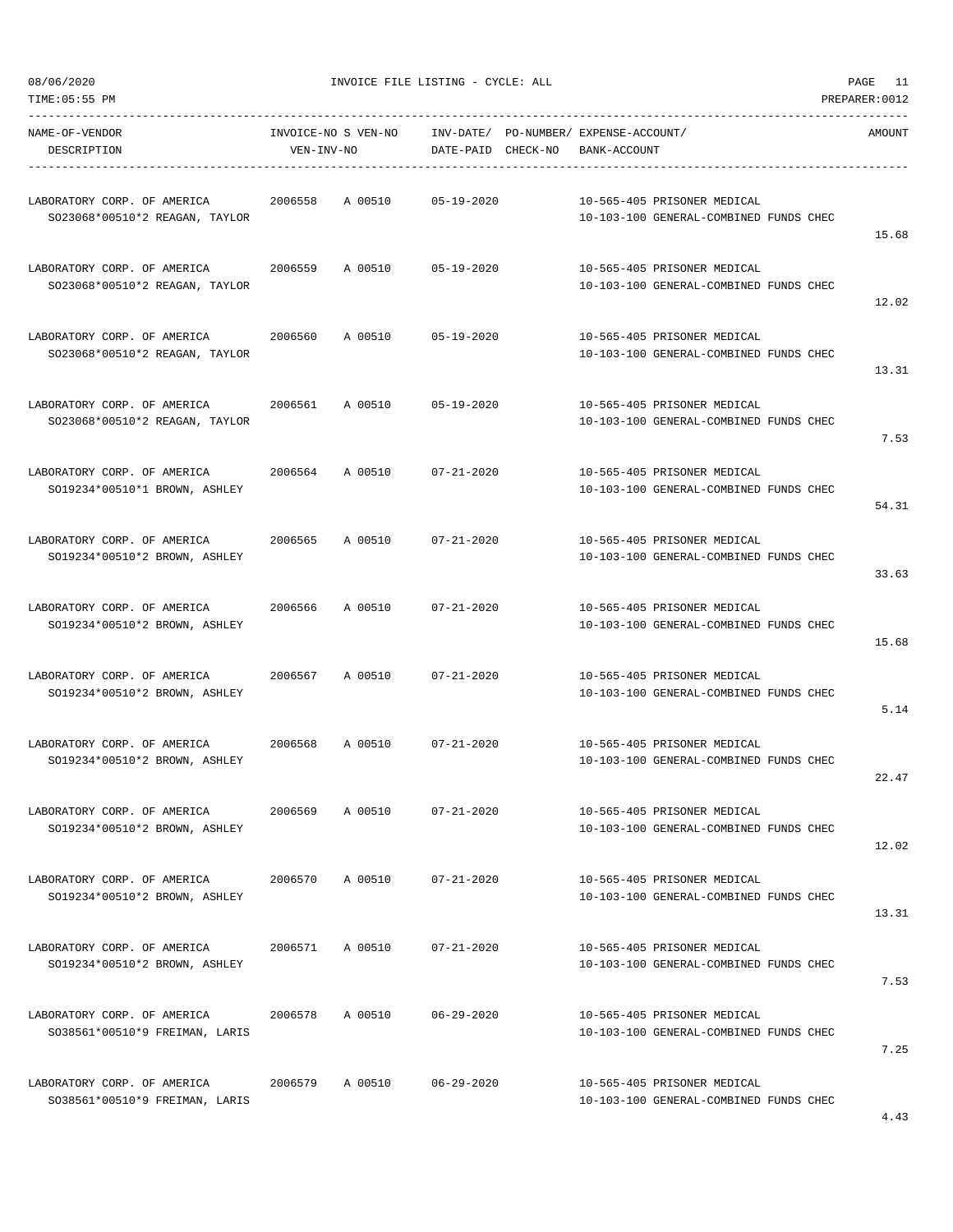|  | 08/06/2020 |
|--|------------|
|  |            |

| TIME: 05:55 PM                                                          |                                   |                             |                        |          |                                                                                | PREPARER: 0012 |
|-------------------------------------------------------------------------|-----------------------------------|-----------------------------|------------------------|----------|--------------------------------------------------------------------------------|----------------|
| NAME-OF-VENDOR<br>DESCRIPTION                                           | INVOICE-NO S VEN-NO<br>VEN-INV-NO |                             | INV-DATE/<br>DATE-PAID | CHECK-NO | PO-NUMBER/ EXPENSE-ACCOUNT/<br>BANK-ACCOUNT                                    | AMOUNT         |
| LABORATORY CORP. OF AMERICA<br>SO38561*00510*8 FREIMAN, LARIS           | 2006580                           | A 00510                     | $06 - 29 - 2020$       |          | 10-565-405 PRISONER MEDICAL<br>10-103-100 GENERAL-COMBINED FUNDS CHEC          | 15.68          |
| LEONARD, CITY OF<br>#0828 PCT 2 WATER/SEWER                             | 2006689                           | A 00048                     | $07 - 31 - 2020$       |          | 22-622-442 UTILITY WATER<br>22-103-100 R&B#2- COMBINED FUNDS CHECK             | 80.96          |
| LEXISNEXIS<br>#422K883M8 JULY DA ONLINE                                 | 2006633<br>3092763548             | A 00031                     | $07 - 31 - 2020$       |          | 10-475-421 INTERNET/ONLINE LEGAL RE<br>10-103-100 GENERAL-COMBINED FUNDS CHEC  | 384.00         |
| LEXISNEXIS RISK DATA MANAGEMENT INC 2006634<br>#1726707 JP2 JULY ONLINE |                                   | A 00273<br>1726707-20200731 | $07 - 31 - 2020$       |          | 10-456-421 DSL LINE<br>10-103-100 GENERAL-COMBINED FUNDS CHEC                  | 91.00          |
| MCCRAW MATERIALS<br>8/3/20 ROCK & GRAVEL                                | 2006727<br>27833                  | A 00095                     | $08 - 03 - 2020$       |          | 82-623-341 R & B MAT. ROCK & GRAVEL<br>82-103-100 LAKE PCT 3-COMBINED FUNDS C  | 6,913.40       |
| MCCRAW OIL CO.<br>#23040045 AUTO GAS                                    | 2006743<br>P26497                 | A 00111                     | $07 - 09 - 2020$       |          | 10-560-330 AUTO EXPENSE GAS & OIL<br>10-103-100 GENERAL-COMBINED FUNDS CHEC    | 698.85         |
| MCCRAW OIL CO.<br>#23040045 AUTO GAS                                    | 2006744<br>P21709                 | A 00111                     | $07 - 16 - 2020$       |          | 10-560-330 AUTO EXPENSE GAS & OIL<br>10-103-100 GENERAL-COMBINED FUNDS CHEC    | 1,053.56       |
| MCCRAW OIL CO.<br>#23040045 AUTO GAS                                    | 2006745<br>P22072                 | A 00111                     | $07 - 24 - 2020$       |          | 10-560-330 AUTO EXPENSE GAS & OIL<br>10-103-100 GENERAL-COMBINED FUNDS CHEC    | 1,218.52       |
| MCCRAW OIL CO.<br>#23040045 AUTO GAS                                    | 2006746<br>P21700                 | A 00111                     | $07 - 30 - 2020$       |          | 10-560-330 AUTO EXPENSE GAS & OIL<br>10-103-100 GENERAL-COMBINED FUNDS CHEC    | 820.38         |
| MCCRAW OIL CO.<br>#23040023 PCT 1 GAS                                   | 2006747 A 00111<br>P22112         |                             | $07 - 28 - 2020$       |          | 21-621-457 R & M MACHINERY GAS & OIL<br>21-103-100 R&B#1-COMBINED FUNDS CHECKI | 1,543.90       |
| MCCRAW OIL CO.<br>#23040025 PCT 2 GAS                                   | 2006748<br>P21646                 | A 00111                     | $07 - 23 - 2020$       |          | 22-622-457 R & M MACHINERY GAS & OIL<br>22-103-100 R&B#2- COMBINED FUNDS CHECK | 5,381.58       |
| MCCRAW OIL CO.<br>#23040034 PCT 3 GAS                                   | 2006749 A 00111<br>P21811RB       |                             | $07 - 07 - 2020$       |          | 23-623-457 R & M MACHINERY GAS & OIL<br>23-103-100 R&B#3-COMBINED FUNDS CHECKI | 4,853.12       |
| MCCRAW OIL CO.<br>#23040034 PCT 3 GAS                                   | 2006750<br>P21722                 | A 00111                     | $07 - 21 - 2020$       |          | 23-623-457 R & M MACHINERY GAS & OIL<br>23-103-100 R&B#3-COMBINED FUNDS CHECKI | 4,175.18       |
| MCCRAW OIL CO.<br>#23040036 PCT 4 GAS                                   | 2006751<br>351679                 | A 00111                     | $07 - 10 - 2020$       |          | 24-624-457 R & M MACHINERY GAS & OIL<br>24-103-100 R&B#4- COMBINED FUNDS CHECK |                |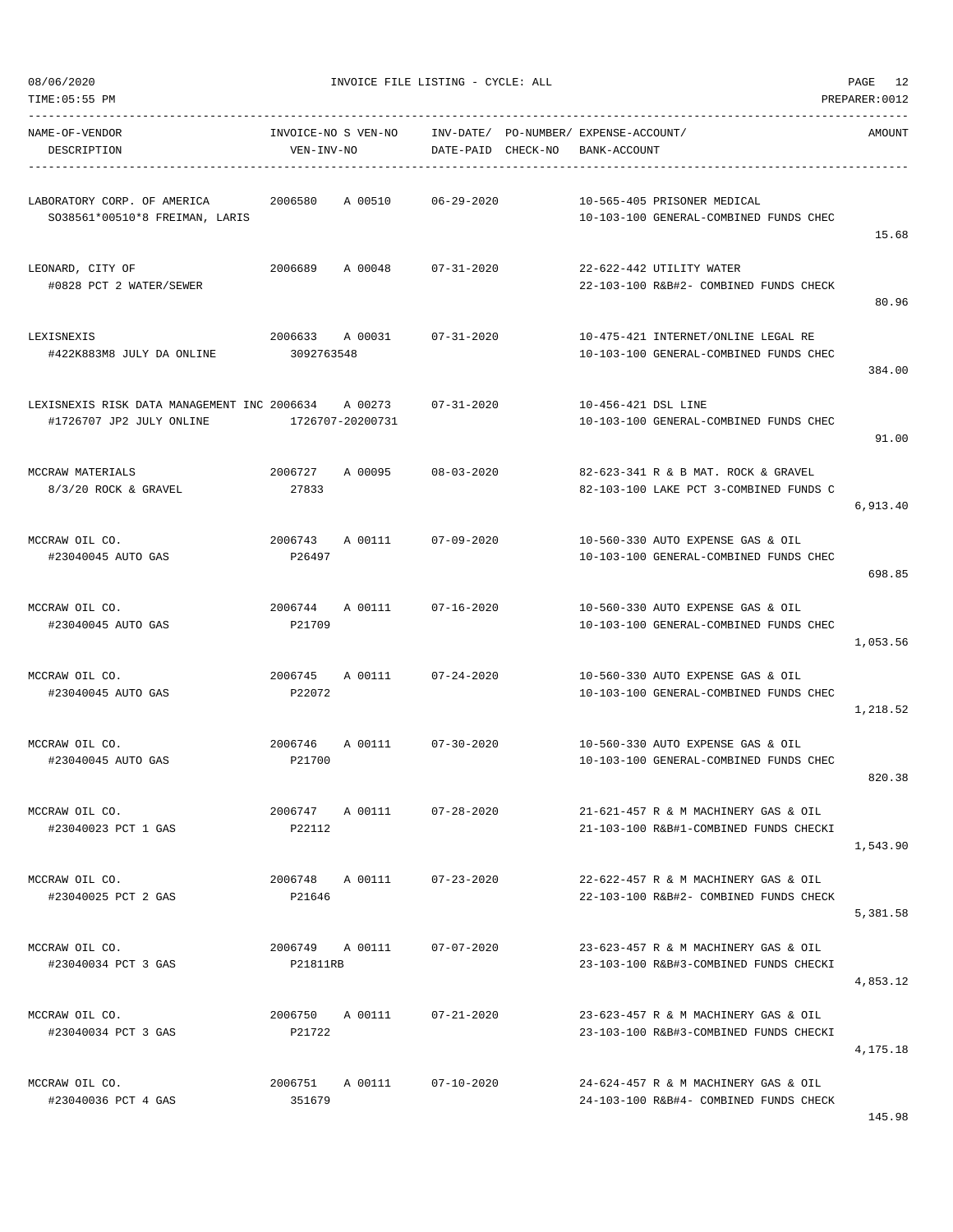145.98

1,315.79

145.00

17.96

100.48

42.79

417.44

110.99

48.07

141.55

175.67

449.99

17.65

08/06/2020 INVOICE FILE LISTING - CYCLE: ALL PAGE 13 TIME:05:55 PM PREPARER:0012 ----------------------------------------------------------------------------------------------------------------------------------- NAME-OF-VENDOR INVOICE-NO S VEN-NO INV-DATE/ PO-NUMBER/ EXPENSE-ACCOUNT/ AMOUNT DESCRIPTION VEN-INV-NO DATE-PAID CHECK-NO BANK-ACCOUNT ----------------------------------------------------------------------------------------------------------------------------------- MCCRAW OIL CO. 2006752 A 00111 07-21-2020 24-624-457 R & M MACHINERY GAS & OIL #23040036 PCT 4 GAS 353407 24-103-100 R&B#4- COMBINED FUNDS CHECK MCCRAW OIL CO. 2006753 A 00111 07-24-2020 24-624-457 R & M MACHINERY GAS & OIL #23040036 PCT 4 GAS P21652 24-103-100 R&B#4- COMBINED FUNDS CHECK NOBLE RESOURCES PEST CONTROL 2006635 A 00420 08-05-2020 10-518-501 PEST CONTROL #01990 200 E 1ST PEST CONTROL 21138418 10-103-100 GENERAL-COMBINED FUNDS CHEC O'REILLY AUTOMOTIVE, INC. 2006636 A 00440 07-28-2020 10-560-454 R & M AUTOMOBILES #260555 OIL-POWERWASHER 0361303096 10-103-100 GENERAL-COMBINED FUNDS CHEC O'REILLY AUTOMOTIVE, INC. 2006675 A 00440 07-28-2020 21-621-458 R & M MACHINERY PARTS #152888 R&M PARTS 21-103-100 R&B#1-COMBINED FUNDS CHECKI O'REILLY AUTOMOTIVE, INC. 2006715 A 00440 07-28-2020 24-624-340 SHOP SUPPLIES #163525 SHOP SUPPLY 24-103-100 R&B#4- COMBINED FUNDS CHECK OFFICE DEPOT 2006637 A 00216 07-29-2020 2020000398 10-499-310 OFFICE SUPPLIES #29023460 Office Supplies 109354998001 10-103-100 GENERAL-COMBINED FUNDS CHEC OFFICE DEPOT 2006638 A 00216 07-29-2020 2020000398 10-499-310 OFFICE SUPPLIES #29023460 Office Supplies 109385874001 10-103-100 GENERAL-COMBINED FUNDS CHEC OFFICE DEPOT 2006639 A 00216 07-29-2020 2020000398 10-499-310 OFFICE SUPPLIES #29023460 Office Supplies 109385887001 10-103-100 GENERAL-COMBINED FUNDS CHEC OFFICE DEPOT 2006640 A 00216 07-29-2020 2020000399 10-403-310 OFFICE SUPPLIES #29023460 Office Supplies 110847676001 10-103-100 GENERAL-COMBINED FUNDS CHEC OFFICE DEPOT 2006641 A 00216 07-29-2020 2020000400 10-400-310 OFFICE SUPPLIES #29023460 Office Supplies 110880883001 10-103-100 GENERAL-COMBINED FUNDS CHEC OFFICE DEPOT 2006642 A 00216 07-30-2020 2020000401 10-400-572 OFFICE EQUIPMENT #29023460 Color HP Laser Printer 110910398001 10-103-100 GENERAL-COMBINED FUNDS CHEC OFFICE DEPOT 2006643 A 00216 07-29-2020 2020000401 10-590-310 OFFICE SUPPLIES #29023460 Labels 110909463001 10-103-100 GENERAL-COMBINED FUNDS CHEC

PARIS REGIONAL MEDICAL CENTER 2006581 A 00029 07-08-2020 10-645-414 HOSPITAL, OUTPATIENT 201003\*00029\*7 PETTY, SHEKEDRA 10-103-100 GENERAL-COMBINED FUNDS CHEC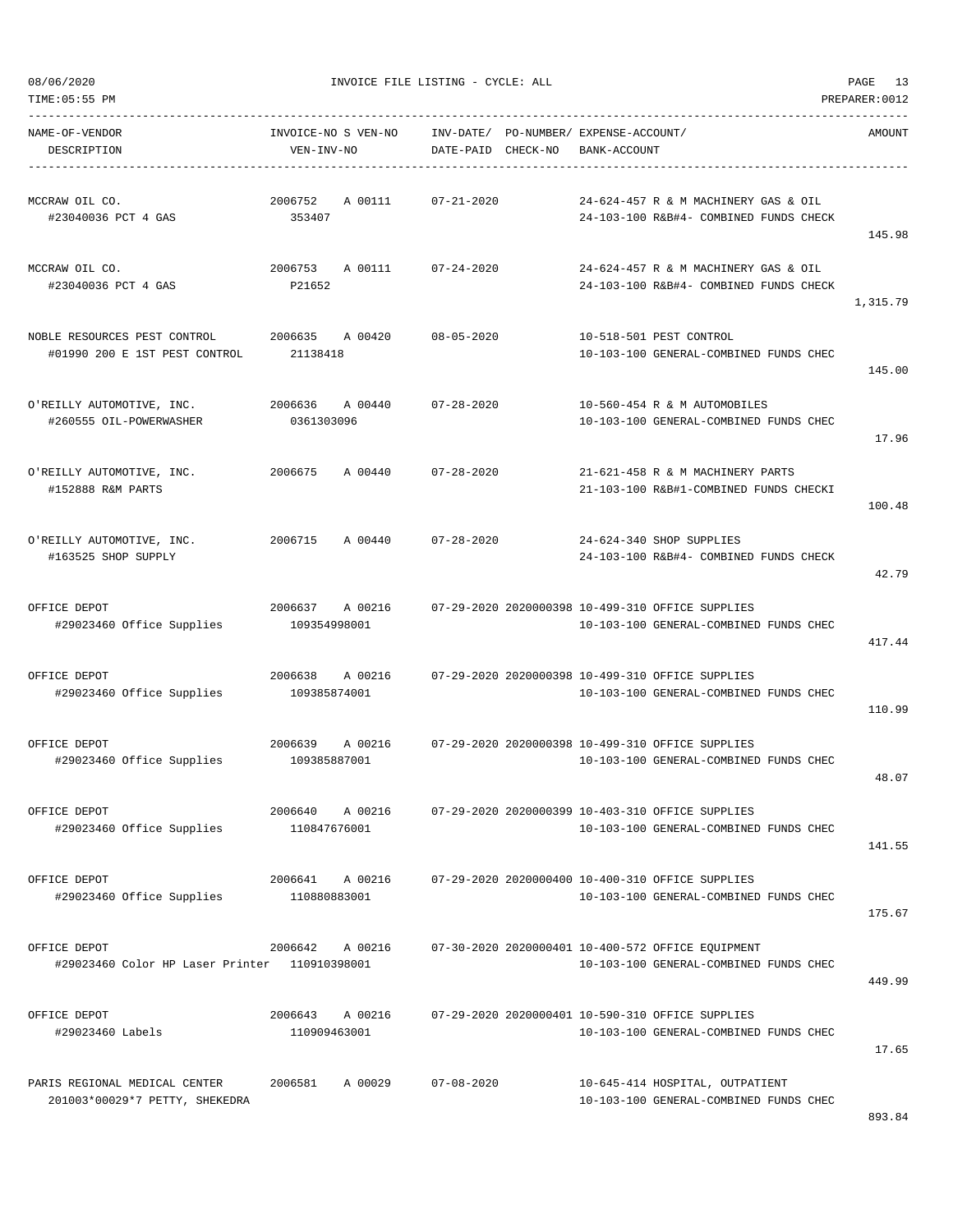TIME:05:55 PM PREPARER:0012

08/06/2020 INVOICE FILE LISTING - CYCLE: ALL PAGE 14

| NAME-OF-VENDOR<br>DESCRIPTION                                    | INVOICE-NO S VEN-NO<br>VEN-INV-NO | INV-DATE/ PO-NUMBER/ EXPENSE-ACCOUNT/<br>DATE-PAID CHECK-NO | BANK-ACCOUNT                                                                  | AMOUNT |
|------------------------------------------------------------------|-----------------------------------|-------------------------------------------------------------|-------------------------------------------------------------------------------|--------|
| PERKINS, J. DANIEL<br>FA-20-44709 COOPER DST CT                  | 2006644 A 00589                   | 07-21-2020                                                  | 10-435-436 ATTORNEY FEES- CPS CASES<br>10-103-100 GENERAL-COMBINED FUNDS CHEC | 569.50 |
| PERKINS, J. DANIEL<br>FA-20-44569 GARREN DST CT                  | 2006645 A 00589 07-17-2020        |                                                             | 10-435-436 ATTORNEY FEES- CPS CASES<br>10-103-100 GENERAL-COMBINED FUNDS CHEC | 331.50 |
| PERKINS, J. DANIEL<br>FA-19-44281 HUNT DST CT                    | 2006646<br>A 00589                | 07-21-2020                                                  | 10-435-436 ATTORNEY FEES- CPS CASES<br>10-103-100 GENERAL-COMBINED FUNDS CHEC | 340.00 |
| PERKINS, J. DANIEL<br>FA-15-42456 GASPER DST CT                  | 2006647 A 00589 07-29-2020        |                                                             | 10-435-436 ATTORNEY FEES- CPS CASES<br>10-103-100 GENERAL-COMBINED FUNDS CHEC | 637.50 |
| PERKINS, J. DANIEL<br>FA-19-44329 ARISMENDEZ DST CT              | 2006648 A 00589                   | 07-22-2020                                                  | 10-435-436 ATTORNEY FEES- CPS CASES<br>10-103-100 GENERAL-COMBINED FUNDS CHEC | 34.00  |
| PERKINS, J. DANIEL<br>FA-20-44820 MOUTROY DST CT                 | 2006649                           | A 00589 07-22-2020                                          | 10-435-436 ATTORNEY FEES- CPS CASES<br>10-103-100 GENERAL-COMBINED FUNDS CHEC | 374.00 |
| PUSH & PULL HYDRAULICS<br>7/8/20 R&M PARTS-PINS                  | 2006690<br>A 00057<br>13939       | $07 - 08 - 2020$                                            | 22-622-458 R & M MACHINERY PARTS<br>22-103-100 R&B#2- COMBINED FUNDS CHECK    | 140.00 |
| QUADIENT LEASING USA, INC<br>#01048811 CH POSTAGE LEASE          | 2006650 A 00782<br>N8418660       | $08 - 02 - 2020$                                            | 10-510-311 POSTAL EXPENSE<br>10-103-100 GENERAL-COMBINED FUNDS CHEC           | 165.26 |
| #01048811 SA POSTAGE LEASE                                       | N8418661                          |                                                             | 10-513-311 SOUTH ANNEX POSTAGE<br>10-103-100 GENERAL-COMBINED FUNDS CHEC      | 77.75  |
| RDO EQUIPMENT CO<br>#7451002 AG 6110 TRACTOR REPAIR              | 2006700<br>A 00353<br>W7276024    | $07 - 29 - 2020$                                            | 23-623-458 R & M MACHINERY PARTS<br>23-103-100 R&B#3-COMBINED FUNDS CHECKI    | 764.15 |
| RED RIVER VALLEY PATHOLOGY LAB<br>201003*01016*1 PETTY, SHEKEDRA | 2006562<br>A 01016                | $06 - 01 - 2020$                                            | 10-645-411 PHYSICIAN, NON-EMERGENCY<br>10-103-100 GENERAL-COMBINED FUNDS CHEC | 0.00   |
| RED RIVER VALLEY PATHOLOGY LAB<br>201003*01016*1 PETTY, SHEKEDRA | 2006563<br>A 01016                | $06 - 01 - 2020$                                            | 10-645-411 PHYSICIAN, NON-EMERGENCY<br>10-103-100 GENERAL-COMBINED FUNDS CHEC | 0.00   |
| RED RIVER VALLEY RADIOLOGY AND<br>201003*00220*1 PETTY, SHEKEDRA | 2006600<br>A 00220                | $07 - 24 - 2020$                                            | 10-645-411 PHYSICIAN, NON-EMERGENCY<br>10-103-100 GENERAL-COMBINED FUNDS CHEC | 147.55 |
| RESOLVE AGGREGATES<br>7/28/20 ROCK & GRAVEL                      | 2006676<br>A 00587<br>11105455    | $07 - 28 - 2020$                                            | 21-621-341 R & B MAT. ROCK & GRAVEL<br>21-103-100 R&B#1-COMBINED FUNDS CHECKI |        |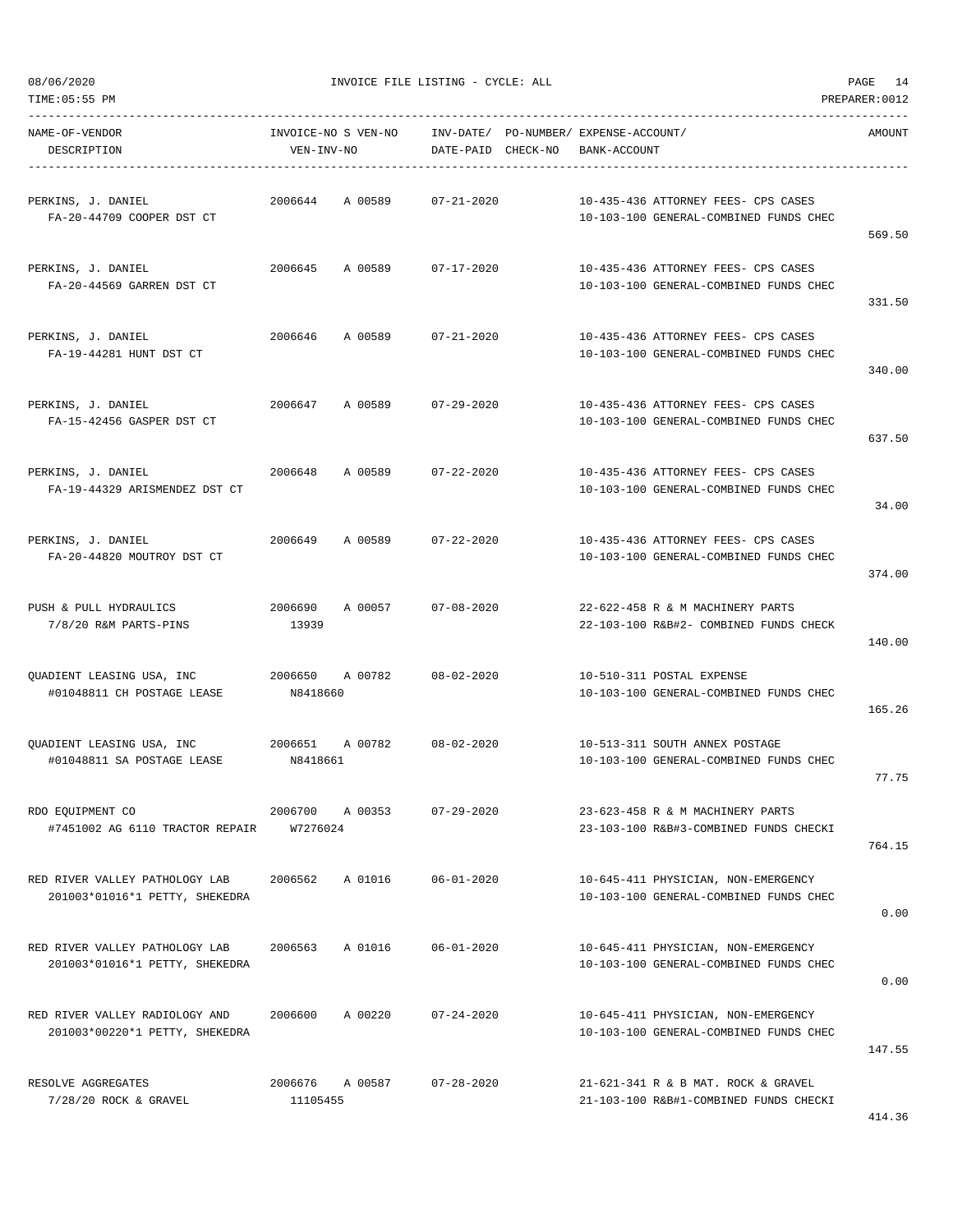| NAME-OF-VENDOR<br>DESCRIPTION                                                                   | VEN-INV-NO       | INVOICE-NO S VEN-NO INV-DATE/ PO-NUMBER/ EXPENSE-ACCOUNT/ | DATE-PAID CHECK-NO | BANK-ACCOUNT    |                                                                                              | AMOUNT     |
|-------------------------------------------------------------------------------------------------|------------------|-----------------------------------------------------------|--------------------|-----------------|----------------------------------------------------------------------------------------------|------------|
| RLI<br>#LFM0039598 ENVIRO DEVEL BOND 0039598                                                    |                  | 2006652 A 00365 07-28-2020                                |                    | 10-590-480 BOND | 10-103-100 GENERAL-COMBINED FUNDS CHEC                                                       | 100.00     |
| SAGE CONCRETE, LLC<br>#1907 CONSTRUCTION                                                        | 159              | 2006719 A 00496 07-17-2020                                |                    |                 | 68-668-165 CONSTRUCTION<br>68-103-100 GO BONDS CONST.2018-COMB.FU                            | 154,945.47 |
| SANITATION SOLUTIONS, INC.<br>#390171 CH TRASH                                                  | 07X03062         | 2006720 A 00349 07-31-2020                                |                    |                 | 68-668-443 TRASH PICK UP<br>68-103-100 GO BONDS CONST.2018-COMB.FU                           | 915.26     |
| SANSOM'S TRUCK PARTS<br>7/27/20 R&M PARTS-BREAKER 214945                                        |                  | 2006701 A 00191 06-29-2020                                |                    |                 | 23-623-458 R & M MACHINERY PARTS<br>23-103-100 R&B#3-COMBINED FUNDS CHECKI                   | 13.90      |
| 2006702 A 00191 06-30-2020<br>SANSOM'S TRUCK PARTS<br>7/27/20 R&M PARTS-BLUE INTERNATIONA 60355 |                  |                                                           |                    |                 | 23-623-458 R & M MACHINERY PARTS<br>23-103-100 R&B#3-COMBINED FUNDS CHECKI                   | 221.53     |
| SANSOM'S TRUCK PARTS<br>7/27/20 R&M PARTS-PINION SEAL                                           | 60356            | 2006703 A 00191 06-30-2020                                |                    |                 | 23-623-458 R & M MACHINERY PARTS<br>23-103-100 R&B#3-COMBINED FUNDS CHECKI                   | 338.34     |
| SANSOM'S TRUCK PARTS<br>7/27/20 R&M PARTS-AIR BRAKE HORN 215200                                 |                  | 2006704 A 00191 07-20-2020                                |                    |                 | 23-623-458 R & M MACHINERY PARTS<br>23-103-100 R&B#3-COMBINED FUNDS CHECKI                   | 12.45      |
| SHERMAN MD PROVIDER INC<br>190508*01171*1 WEBB, BRANDIE K                                       |                  | 2006544 A 01171 07-27-2020                                |                    |                 | 10-645-411 PHYSICIAN, NON-EMERGENCY<br>10-103-100 GENERAL-COMBINED FUNDS CHEC                | 54.41      |
| SHERMAN MD PROVIDER INC<br>190508*01171*1 WEBB, BRANDIE K                                       |                  | 2006545 A 01171 07-27-2020                                |                    |                 | 10-645-411 PHYSICIAN, NON-EMERGENCY<br>10-103-100 GENERAL-COMBINED FUNDS CHEC                | 45.71      |
| SHERMAN MD PROVIDER INC<br>190508*01171*1 WEBB, BRANDIE K                                       | 2006546 A 01171  |                                                           | 07-27-2020         |                 | 10-645-411 PHYSICIAN, NON-EMERGENCY<br>10-103-100 GENERAL-COMBINED FUNDS CHEC                | 27.64      |
| SHERMAN MD PROVIDER INC<br>SO38561*01171*14 FREIMAN, LARI                                       | 2006586          | A 01171                                                   | $07 - 13 - 2020$   |                 | 10-565-405 PRISONER MEDICAL<br>10-103-100 GENERAL-COMBINED FUNDS CHEC                        | 33.27      |
| SHERMAN RADIOLOGY ASSOCIATES<br>SO18455*00322*1 PROSSER, CRISP                                  | 2006521          | A 00322                                                   | $07 - 20 - 2020$   |                 | 10-565-405 PRISONER MEDICAL<br>10-103-100 GENERAL-COMBINED FUNDS CHEC                        | 6.95       |
| SHERMAN RADIOLOGY ASSOCIATES<br>SO30694*00322*11 PARSONS, JEFF                                  | 2006537          | A 00322                                                   | $06 - 20 - 2020$   |                 | 10-565-405 PRISONER MEDICAL<br>10-103-100 GENERAL-COMBINED FUNDS CHEC                        | 6.95       |
| SHIPMAN COMMUNICATIONS<br>7/31/20 Radio Repair                                                  | 2006653<br>70752 | A 00085                                                   |                    |                 | 07-31-2020 2020000402 10-560-454 R & M AUTOMOBILES<br>10-103-100 GENERAL-COMBINED FUNDS CHEC |            |

TIME:05:55 PM PREPARER:0012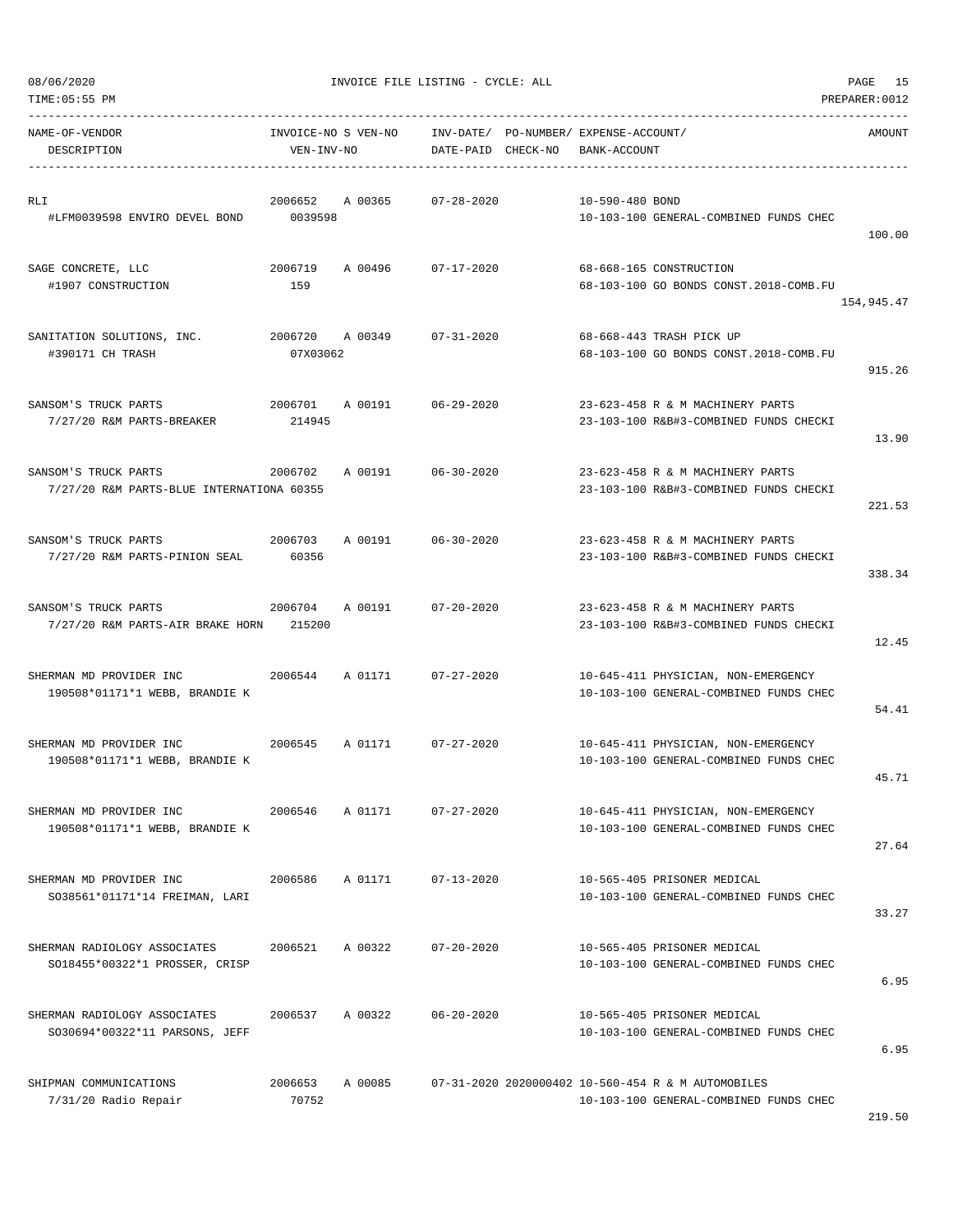| TIME:05:55 PM                                                                    |                 |                     |                    |                                                       |                                                                                  | PREPARER: 0012 |
|----------------------------------------------------------------------------------|-----------------|---------------------|--------------------|-------------------------------------------------------|----------------------------------------------------------------------------------|----------------|
| NAME-OF-VENDOR<br>DESCRIPTION                                                    | VEN-INV-NO      | INVOICE-NO S VEN-NO | DATE-PAID CHECK-NO | INV-DATE/ PO-NUMBER/ EXPENSE-ACCOUNT/<br>BANK-ACCOUNT |                                                                                  | AMOUNT         |
| SOLOMON, AMANDA<br>FA-20-44707 POWELL/REED DST CT                                | 2006654         | A 00801             | $07 - 21 - 2020$   |                                                       | 10-435-436 ATTORNEY FEES- CPS CASES<br>10-103-100 GENERAL-COMBINED FUNDS CHEC    | 551.00         |
| SYED, DR. IFTEOAR M.<br>201003*00998*7 PETTY, SHEKEDRA                           | 2006547         | A 00998             | $07 - 10 - 2020$   |                                                       | 10-645-411 PHYSICIAN, NON-EMERGENCY<br>10-103-100 GENERAL-COMBINED FUNDS CHEC    | 33.27          |
| TEXAS A&M AGRILIFE EXT. SVC<br>#5500000001800 N. YOUNG REGISTRATIO E003555       | 2006655         | A 00297             | $07 - 30 - 2020$   |                                                       | 10-450-427 OUT OF COUNTY TRAVEL/TRAINI<br>10-103-100 GENERAL-COMBINED FUNDS CHEC | 30.00          |
| TEXHOMA LIMESTONE, INC.<br>7/21/20 ROCK & GRAVEL-HAULING                         | 2006677<br>8009 | A 00265             | $07 - 21 - 2020$   |                                                       | 21-621-341 R & B MAT, ROCK & GRAVEL<br>21-103-100 R&B#1-COMBINED FUNDS CHECKI    | 3,641.99       |
| TEXHOMA LIMESTONE, INC.<br>2006678<br>7/28/20 ROCK & GRAVEL-HAULING              | 8025            | A 00265             | $07 - 28 - 2020$   |                                                       | 21-621-341 R & B MAT. ROCK & GRAVEL<br>21-103-100 R&B#1-COMBINED FUNDS CHECKI    | 1,816.02       |
| TEXHOMA LIMESTONE, INC.<br>7/21/20 ROCK & GRAVEL-HAULING                         | 2006705<br>8015 | A 00265             | $07 - 21 - 2020$   |                                                       | 23-623-341 R & B MAT. ROCK & GRAVEL<br>23-103-100 R&B#3-COMBINED FUNDS CHECKI    | 615.85         |
| TEXOMA MEDICAL CENTER<br>190508*01061*1 WEBB, BRANDIE K                          | 2006522         | A 01061             | 06-28-2020         |                                                       | 10-645-413 HOSPITAL, INPATIENT<br>10-103-100 GENERAL-COMBINED FUNDS CHEC         | 10,475.47      |
| TEXOMA MEDICAL CENTER<br>200709*01061*1 WALLACE, MARSHA                          | 2006582         | A 01061             | $06 - 05 - 2020$   |                                                       | 10-645-414 HOSPITAL, OUTPATIENT<br>10-103-100 GENERAL-COMBINED FUNDS CHEC        | 1,462.47       |
| TEXOMACARE SPECIALTY PHYSICIANS<br>SO30694*01168*2 PARSONS, JEFFE                | 2006590         | A 01168             | $06 - 19 - 2020$   |                                                       | 10-565-405 PRISONER MEDICAL<br>10-103-100 GENERAL-COMBINED FUNDS CHEC            | 63.63          |
| THE WAREHOUSE<br>#4540 SHERIFF POSTAGE                                           | 2006656         | A 00245             | $08 - 03 - 2020$   |                                                       | 10-560-311 POSTAL EXPENSES<br>10-103-100 GENERAL-COMBINED FUNDS CHEC             | 24.07          |
| THOMSON REUTERS - WEST PAYMENT CTR 2006657 A 00180<br>#1003935865 JULY DA ONLINE | 842800488       |                     | $08 - 01 - 2020$   |                                                       | 10-475-421 INTERNET/ONLINE LEGAL RE<br>10-103-100 GENERAL-COMBINED FUNDS CHEC    | 354.64         |
| TMC BONHAM HOSPITAL<br>200709*01177*5 WALLACE, MARSHA                            | 2006514         | A 01177             | $07 - 18 - 2020$   |                                                       | 10-645-414 HOSPITAL, OUTPATIENT<br>10-103-100 GENERAL-COMBINED FUNDS CHEC        | 1,329.00       |
| TMC BONHAM HOSPITAL<br>SO18455*01177*3 PROSSER, CRISP                            | 2006540         | A 01177             | $07 - 27 - 2020$   |                                                       | 10-565-405 PRISONER MEDICAL<br>10-103-100 GENERAL-COMBINED FUNDS CHEC            | 151.95         |
| TMC BONHAM HOSPITAL<br>SO18455*01177*2 PROSSER, CRISP                            | 2006542         | A 01177             | $07 - 20 - 2020$   |                                                       | 10-565-405 PRISONER MEDICAL<br>10-103-100 GENERAL-COMBINED FUNDS CHEC            |                |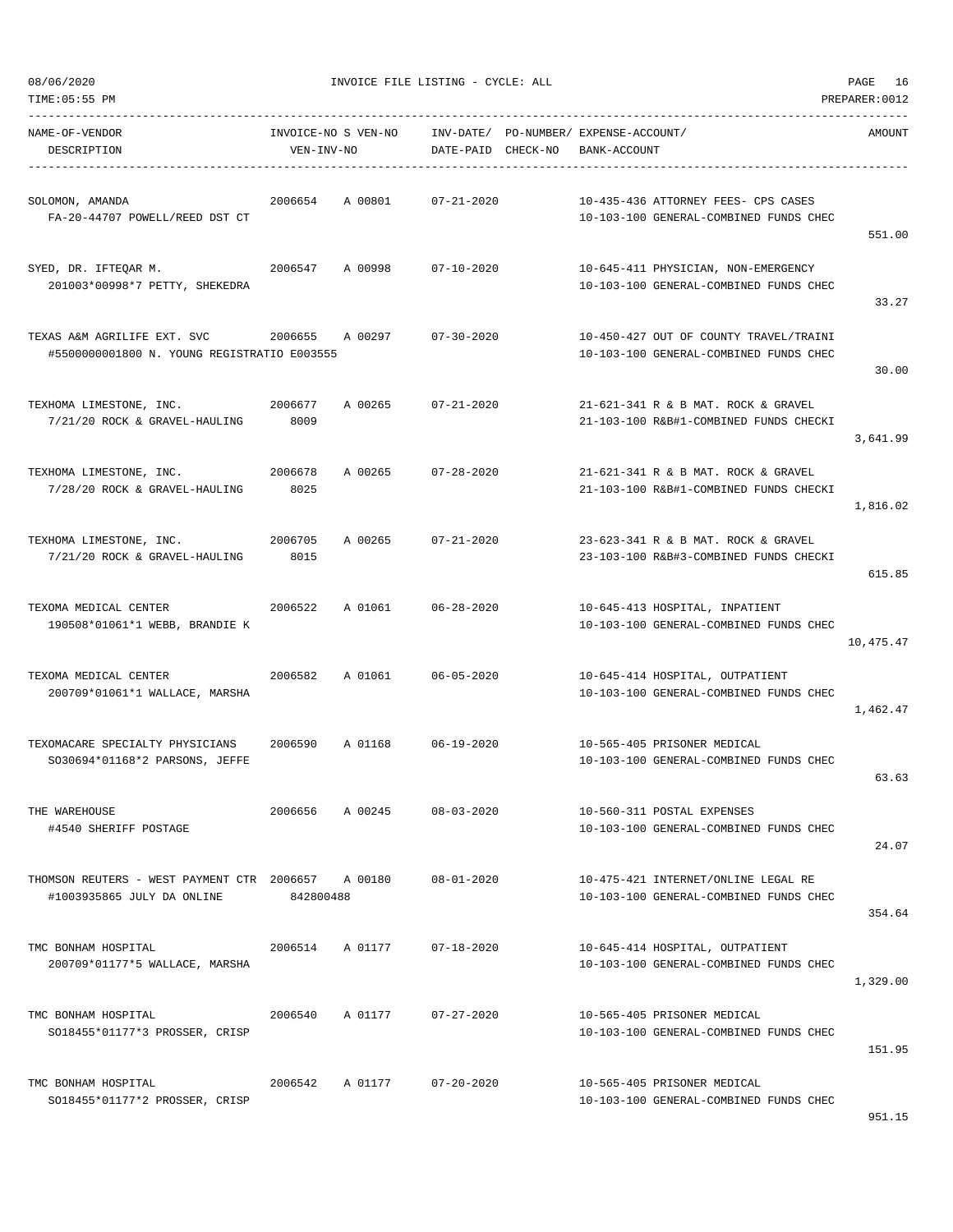| TIME: 05:55 PM                                             |                                            |                    |                                                                                  | PREPARER: 0012 |
|------------------------------------------------------------|--------------------------------------------|--------------------|----------------------------------------------------------------------------------|----------------|
| NAME-OF-VENDOR<br>DESCRIPTION                              | INVOICE-NO S VEN-NO<br>VEN-INV-NO          | DATE-PAID CHECK-NO | INV-DATE/ PO-NUMBER/ EXPENSE-ACCOUNT/<br>BANK-ACCOUNT                            | AMOUNT         |
| TMC BONHAM HOSPITAL<br>200608*01177*2 JONES, LYNNETTE      | 2006572<br>A 01177                         | $07 - 15 - 2020$   | 10-645-414 HOSPITAL, OUTPATIENT<br>10-103-100 GENERAL-COMBINED FUNDS CHEC        | 125.70         |
| TMC BONHAM HOSPITAL<br>SO39408*01177*2 SMITH, BLAKE M      | 2006575<br>A 01177                         | $07 - 11 - 2020$   | 10-565-405 PRISONER MEDICAL<br>10-103-100 GENERAL-COMBINED FUNDS CHEC            | 825.15         |
| TMC BONHAM HOSPITAL<br>200711*01177*1 OBRIEN, JENNIFE      | 2006594<br>A 01177                         | 06-22-2020         | 10-645-414 HOSPITAL, OUTPATIENT<br>10-103-100 GENERAL-COMBINED FUNDS CHEC        | 312.75         |
| TOWN OF WINDOM<br>#2 WINDOM WATER/SEWER                    | 2006658<br>A 00498                         | $07 - 15 - 2020$   | 10-515-442 UTILITIES WATER<br>10-103-100 GENERAL-COMBINED FUNDS CHEC             | 41.50          |
| TRIPLE BLADE & STEEL<br>7/30/20 R&M PARTS                  | 2006679<br>A 00760<br>9341                 | $07 - 30 - 2020$   | 21-621-458 R & M MACHINERY PARTS<br>21-103-100 R&B#1-COMBINED FUNDS CHECKI       | 196.72         |
| TYLER TECHNOLOGIES, INC.<br>#45205 SHERIFF INCODE SOFTWARE | 2006738<br>A 00310<br>130-12468            | $02 - 28 - 2020$   | 10-558-453 NATL INCIDENT BASED REP.SYS<br>10-103-100 GENERAL-COMBINED FUNDS CHEC | 51,502.00      |
| U.S. BANK CORPORATE TRUST<br>JULY MJ PRISONER HOUSING      | 2006659 A 00539<br>FAN200703FCMJ           | $08 - 04 - 2020$   | 10-565-380 PRISONER HOUSING<br>10-103-100 GENERAL-COMBINED FUNDS CHEC            | 95,085.00      |
| U.S. BANK CORPORATE TRUST<br>JULY SA PRISONER HOUSING      | 2006660<br>A 00539<br>FAN200704FCSA        | $08 - 04 - 2020$   | 10-565-380 PRISONER HOUSING<br>10-103-100 GENERAL-COMBINED FUNDS CHEC            | 144,576.25     |
| U.S. BANK CORPORATE TRUST<br>JULY GUARD / TRANSPORT        | 2006661<br>A 00539<br>FAN200714FCMT/ 5FCGT | $08 - 04 - 2020$   | 10-565-400 PRISONER TRANSPORT/GUARD<br>10-103-100 GENERAL-COMBINED FUNDS CHEC    | 775.05         |
| UNITED AG & TURF<br>#878229 R&M PARTS                      | 2006680 A 00699<br>11048260 / 11051248     | $08 - 01 - 2020$   | 21-621-458 R & M MACHINERY PARTS<br>21-103-100 R&B#1-COMBINED FUNDS CHECKI       | 744.85         |
| UNITED AG & TURF<br>#836706 R&M PARTS-OIL FILTER           | 2006691 A 00699<br>11100435                | $08 - 04 - 2020$   | 22-622-458 R & M MACHINERY PARTS<br>22-103-100 R&B#2- COMBINED FUNDS CHECK       | 96.84          |
| USA PATHOLOGY PLLC<br>SO40105*01150*1 LESTER, PETER        | 2006492<br>A 01150                         | 10-23-2019         | 10-565-405 PRISONER MEDICAL<br>10-103-100 GENERAL-COMBINED FUNDS CHEC            | 0.00           |
| USA PATHOLOGY PLLC<br>SO40105*01150*1 LESTER, PETER        | 2006493<br>A 01150                         | 10-23-2019         | 10-565-405 PRISONER MEDICAL<br>10-103-100 GENERAL-COMBINED FUNDS CHEC            | 7.25           |
| USA PATHOLOGY PLLC<br>SO40105*01150*3 LESTER, PETER        | 2006494 A 01150                            | 10-21-2019         | 10-565-405 PRISONER MEDICAL<br>10-103-100 GENERAL-COMBINED FUNDS CHEC            |                |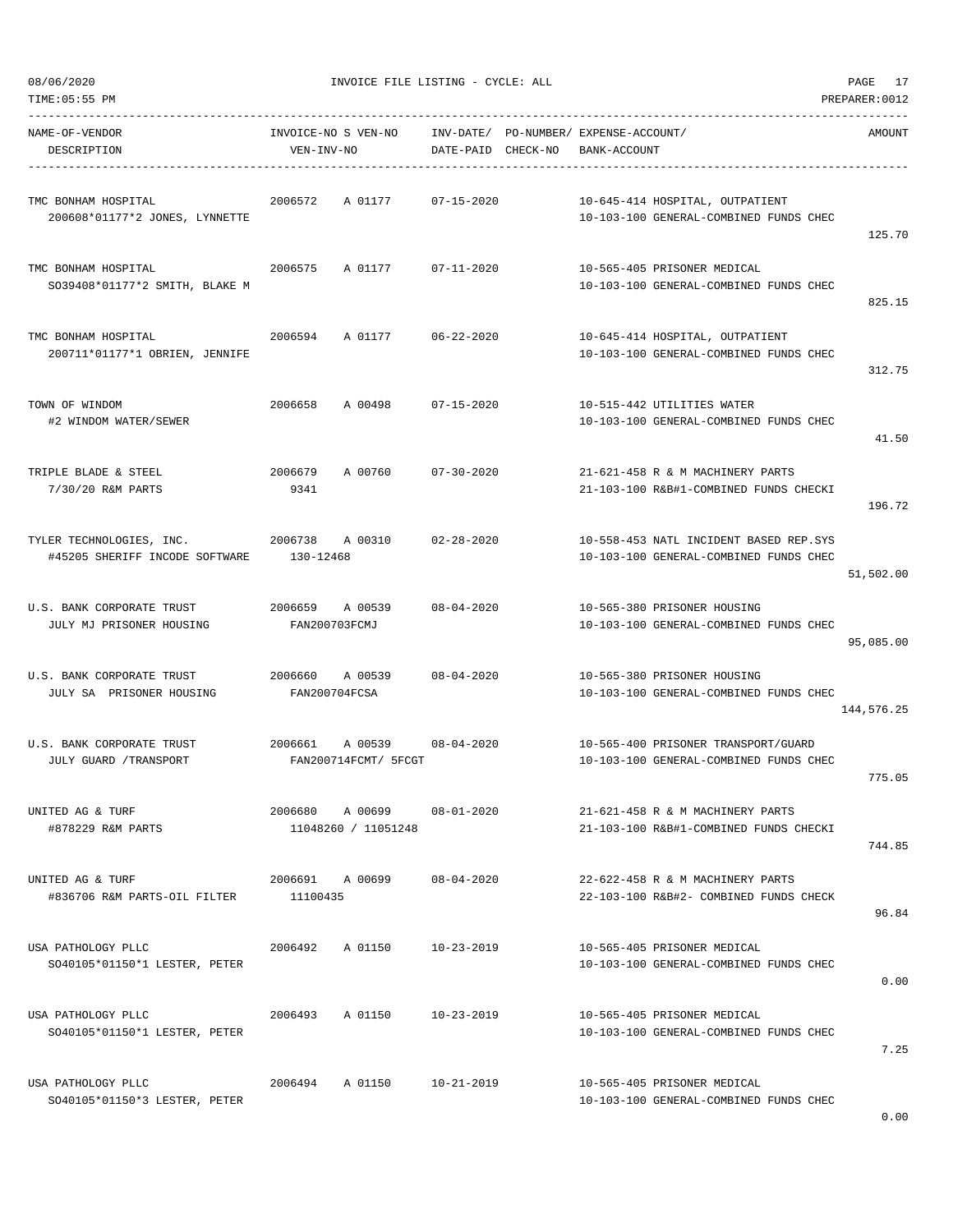| NAME-OF-VENDOR<br>DESCRIPTION                       | INVOICE-NO S VEN-NO<br>VEN-INV-NO |         |                  | INV-DATE/ PO-NUMBER/ EXPENSE-ACCOUNT/<br>DATE-PAID CHECK-NO BANK-ACCOUNT |                                                                       | AMOUNT |
|-----------------------------------------------------|-----------------------------------|---------|------------------|--------------------------------------------------------------------------|-----------------------------------------------------------------------|--------|
| USA PATHOLOGY PLLC<br>SO40105*01150*3 LESTER, PETER | 2006495                           | A 01150 | 10-21-2019       |                                                                          | 10-565-405 PRISONER MEDICAL<br>10-103-100 GENERAL-COMBINED FUNDS CHEC | 0.00   |
| USA PATHOLOGY PLLC<br>SO40105*01150*3 LESTER, PETER | 2006496                           | A 01150 | $10 - 21 - 2019$ |                                                                          | 10-565-405 PRISONER MEDICAL<br>10-103-100 GENERAL-COMBINED FUNDS CHEC | 0.00   |
| USA PATHOLOGY PLLC<br>SO40105*01150*3 LESTER, PETER | 2006497 A 01150                   |         | 10-21-2019       |                                                                          | 10-565-405 PRISONER MEDICAL<br>10-103-100 GENERAL-COMBINED FUNDS CHEC | 0.00   |
| USA PATHOLOGY PLLC<br>SO40105*01150*3 LESTER, PETER | 2006498                           | A 01150 | 10-21-2019       |                                                                          | 10-565-405 PRISONER MEDICAL<br>10-103-100 GENERAL-COMBINED FUNDS CHEC | 0.00   |
| USA PATHOLOGY PLLC<br>SO40105*01150*3 LESTER, PETER | 2006499                           | A 01150 | $10 - 21 - 2019$ |                                                                          | 10-565-405 PRISONER MEDICAL<br>10-103-100 GENERAL-COMBINED FUNDS CHEC | 0.00   |
| USA PATHOLOGY PLLC<br>SO40105*01150*3 LESTER, PETER | 2006500                           | A 01150 | 10-21-2019       |                                                                          | 10-565-405 PRISONER MEDICAL<br>10-103-100 GENERAL-COMBINED FUNDS CHEC | 0.00   |
| USA PATHOLOGY PLLC<br>SO40105*01150*3 LESTER, PETER | 2006501                           | A 01150 | 10-21-2019       |                                                                          | 10-565-405 PRISONER MEDICAL<br>10-103-100 GENERAL-COMBINED FUNDS CHEC | 0.00   |
| USA PATHOLOGY PLLC<br>SO40105*01150*2 LESTER, PETER | 2006502                           | A 01150 | 10-21-2019       |                                                                          | 10-565-405 PRISONER MEDICAL<br>10-103-100 GENERAL-COMBINED FUNDS CHEC | 0.00   |
| USA PATHOLOGY PLLC<br>SO40105*01150*2 LESTER, PETER | 2006503                           | A 01150 | 10-21-2019       |                                                                          | 10-565-405 PRISONER MEDICAL<br>10-103-100 GENERAL-COMBINED FUNDS CHEC | 0.00   |
| USA PATHOLOGY PLLC<br>SO40105*01150*2 LESTER, PETER | 2006504                           | A 01150 | $10 - 21 - 2019$ |                                                                          | 10-565-405 PRISONER MEDICAL<br>10-103-100 GENERAL-COMBINED FUNDS CHEC | 0.00   |
| USA PATHOLOGY PLLC<br>SO40105*01150*2 LESTER, PETER | 2006505                           | A 01150 | $10 - 21 - 2019$ |                                                                          | 10-565-405 PRISONER MEDICAL<br>10-103-100 GENERAL-COMBINED FUNDS CHEC | 0.00   |
| USA PATHOLOGY PLLC<br>SO40105*01150*2 LESTER, PETER | 2006506                           | A 01150 | 10-21-2019       |                                                                          | 10-565-405 PRISONER MEDICAL<br>10-103-100 GENERAL-COMBINED FUNDS CHEC | 0.00   |
| USA PATHOLOGY PLLC<br>SO40105*01150*2 LESTER, PETER | 2006507                           | A 01150 | $10 - 21 - 2019$ |                                                                          | 10-565-405 PRISONER MEDICAL<br>10-103-100 GENERAL-COMBINED FUNDS CHEC | 0.00   |
| USA PATHOLOGY PLLC<br>SO40105*01150*2 LESTER, PETER | 2006508                           | A 01150 | 10-21-2019       |                                                                          | 10-565-405 PRISONER MEDICAL<br>10-103-100 GENERAL-COMBINED FUNDS CHEC |        |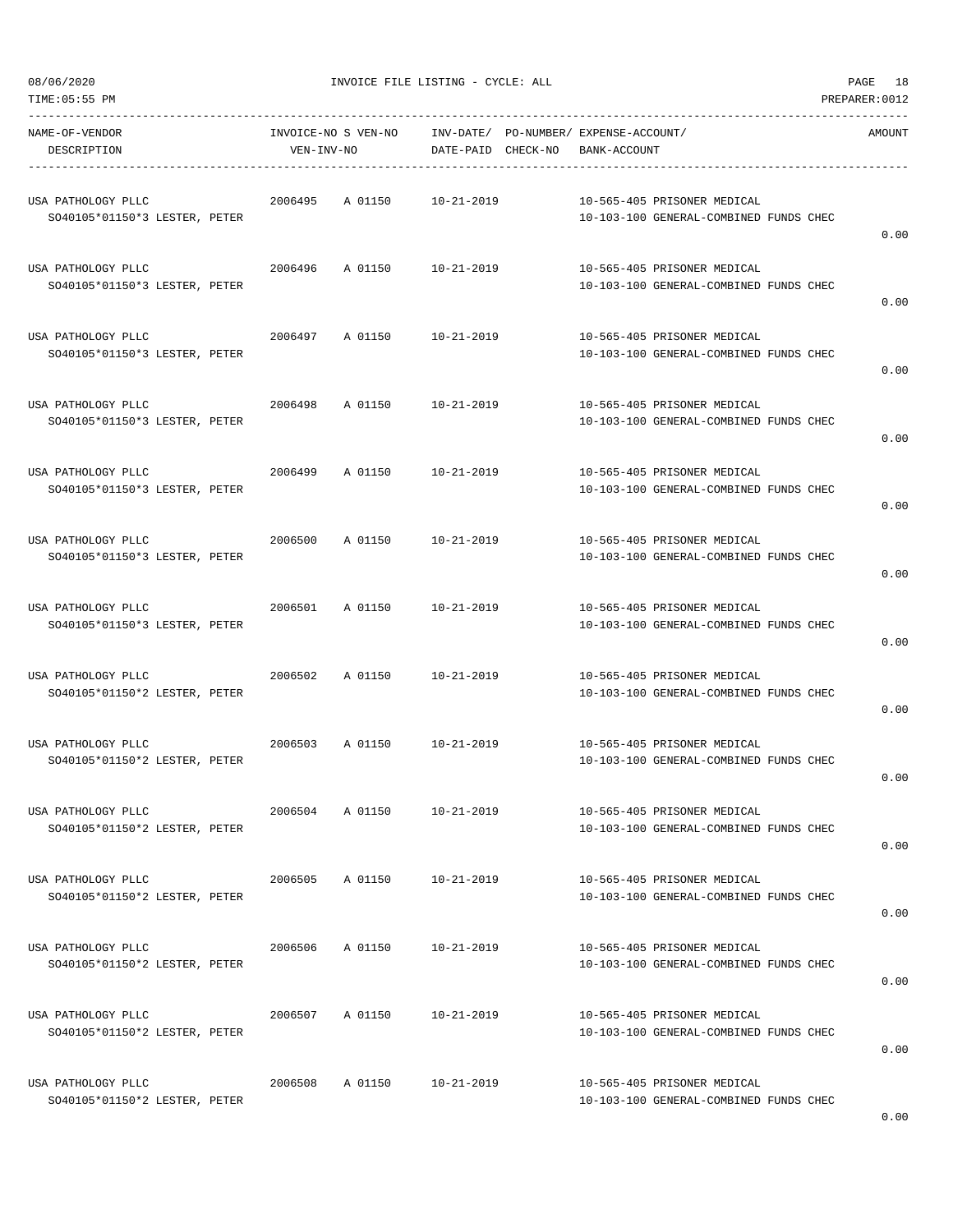| TIME: 05:55 PM                                      |                                   |                 |                                                             |              |                                                                       | PREPARER: 0012 |
|-----------------------------------------------------|-----------------------------------|-----------------|-------------------------------------------------------------|--------------|-----------------------------------------------------------------------|----------------|
| NAME-OF-VENDOR<br>DESCRIPTION                       | INVOICE-NO S VEN-NO<br>VEN-INV-NO |                 | INV-DATE/ PO-NUMBER/ EXPENSE-ACCOUNT/<br>DATE-PAID CHECK-NO | BANK-ACCOUNT |                                                                       | AMOUNT         |
| USA PATHOLOGY PLLC                                  | 2006509                           | A 01150         | 10-21-2019                                                  |              | 10-565-405 PRISONER MEDICAL                                           |                |
| SO40105*01150*2 LESTER, PETER                       |                                   |                 |                                                             |              | 10-103-100 GENERAL-COMBINED FUNDS CHEC                                | 0.00           |
| USA PATHOLOGY PLLC                                  | 2006510                           |                 | A 01150 10-21-2019                                          |              | 10-565-405 PRISONER MEDICAL                                           |                |
| SO40105*01150*2 LESTER, PETER                       |                                   |                 |                                                             |              | 10-103-100 GENERAL-COMBINED FUNDS CHEC                                | 0.00           |
| USA PATHOLOGY PLLC<br>SO40105*01150*2 LESTER, PETER | 2006511 A 01150                   |                 | 10-21-2019                                                  |              | 10-565-405 PRISONER MEDICAL<br>10-103-100 GENERAL-COMBINED FUNDS CHEC |                |
|                                                     |                                   |                 |                                                             |              |                                                                       | 0.00           |
| WALLACE TOWING                                      | 2006740                           | A 00434         | $08 - 01 - 2020$                                            |              | 10-560-454 R & M AUTOMOBILES                                          |                |
| 8/1/20 TOWING-UNIT 1068                             | 648975                            |                 |                                                             |              | 10-103-100 GENERAL-COMBINED FUNDS CHEC                                | 75.00          |
| WEX BANK                                            |                                   | 2006662 A 00104 | 07-31-2020                                                  |              | 10-560-427 OUT OF COUNTY TRAVEL/TRAINI                                |                |
| #0496-00-276542-8 TRAINING                          | 66853089                          |                 |                                                             |              | 10-103-100 GENERAL-COMBINED FUNDS CHEC                                | 37.49          |
| WEX BANK                                            | 2006663 A 00104                   |                 | $07 - 31 - 2020$                                            |              | 10-560-330 AUTO EXPENSE GAS & OIL                                     |                |
| #0496-00-276542-8 AUTO GAS                          | 66853089                          |                 |                                                             |              | 10-103-100 GENERAL-COMBINED FUNDS CHEC                                | 59.02          |
| WEX BANK                                            | 2006664 A 00104                   |                 | $07 - 31 - 2020$                                            |              | 10-560-428 PRISONER TRANSPORT                                         |                |
| #0496-00-276542-8 TRANSPORT                         | 66853089                          |                 |                                                             |              | 10-103-100 GENERAL-COMBINED FUNDS CHEC                                | 127.70         |
| WHITE SHED WATER SUPPLY CORP.                       | 2006737                           |                 | A 00447 07-23-2020                                          |              | 85-520-442 UTILITIES WATER                                            |                |
| #856 LAKE FANNIN WATER                              |                                   |                 |                                                             |              | 85-103-100 LAKE FANNIN-COMBINED FUNDS                                 | 35.94          |
| WOODSON, MARY ANN CSR, RPR 2006665                  |                                   | A 00486         | $07 - 31 - 2020$                                            |              | 10-435-438 COURT REPORTER EXPENSE                                     |                |
| 7/31/20 FA-20-44588 TRANSCRIPT                      |                                   |                 |                                                             |              | 10-103-100 GENERAL-COMBINED FUNDS CHEC                                |                |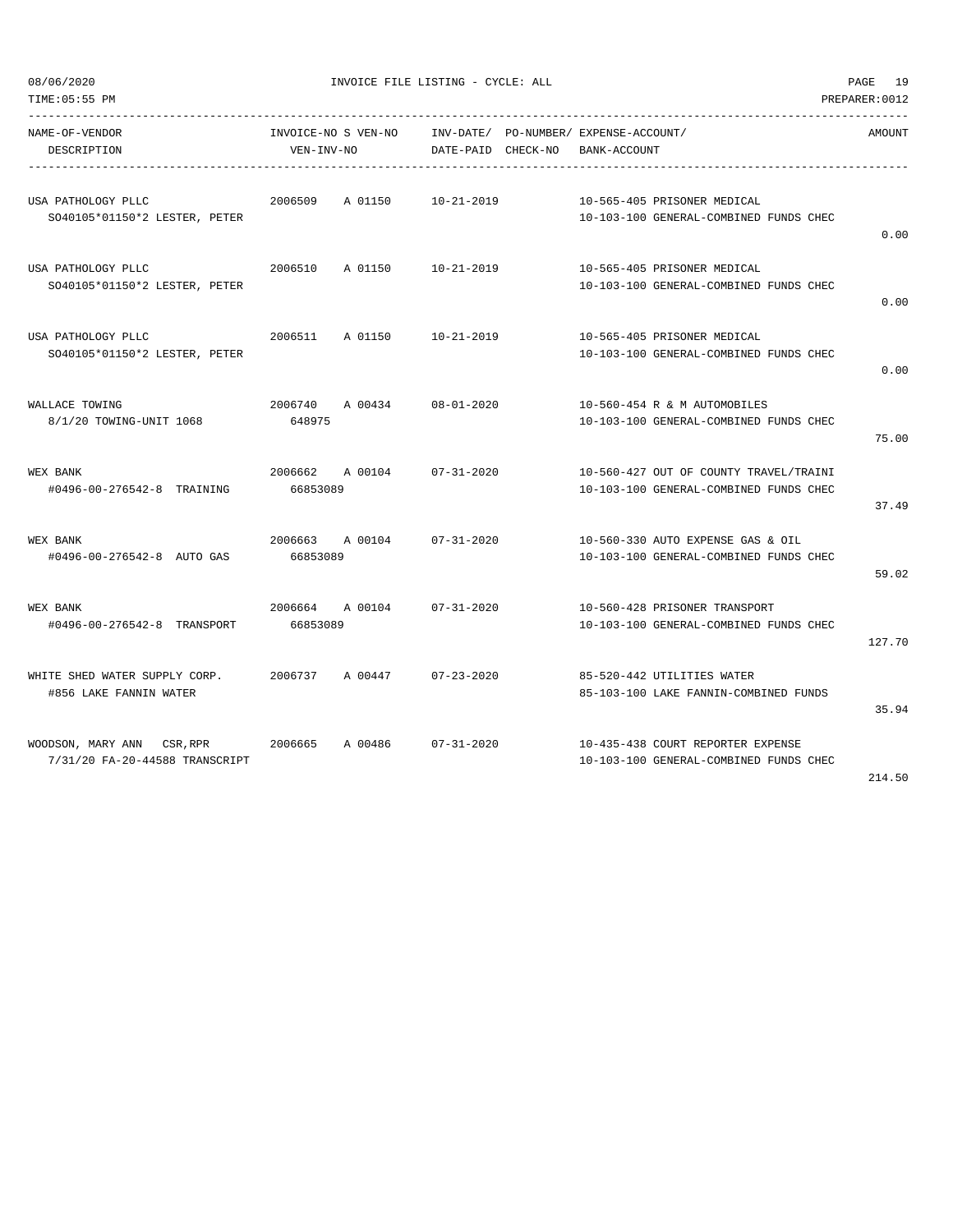| TIME: 05:55 PM |                                     |                |                     |          | PREPARER: 0012      |              |                     |              |                     |
|----------------|-------------------------------------|----------------|---------------------|----------|---------------------|--------------|---------------------|--------------|---------------------|
|                | FD FUND                             |                | ***** PENDING ***** |          | ****** PATD ******* |              | **** CANCELLED **** |              | ****** TOTAL ****** |
|                | NO DESCRIPTION                      | COUNT          | AMOUNT              | COUNT    | AMOUNT              | COUNT        | AMOUNT              | COUNT        | AMOUNT              |
|                | REPORT TOTALS BY FUND               |                |                     |          |                     |              |                     |              |                     |
|                | 010 GENERAL FUND                    | 180            | 333,679.86          | $\Omega$ | 0.00                | $\mathbf{0}$ | 0.00                | 180          | 333,679.86          |
|                | 021 FANNIN CO. R & B #1 FUND        | 16             | 9,253.53            | 0        | 0.00                | 0            | 0.00                | 16           | 9,253.53            |
|                | 022 FANNIN CO. R & B #2 FUND        | 8              | 6,404.26            | 0        | 0.00                | 0            | 0.00                | 8            | 6,404.26            |
|                | 023 FANNIN CO. R & B #3 FUND        | 18             | 15,015.79           | $\Omega$ | 0.00                | 0            | 0.00                | 18           | 15,015.79           |
|                | 024 FANNIN CO. R & B #4 FUND        | 13             | 2,360.55            | 0        | 0.00                | $\Omega$     | 0.00                | 13           | 2,360.55            |
|                | 028 J.P.#3 JUST.CT.TECHNOLOGY       | $\mathbf{1}$   | 46.95               | 0        | 0.00                | 0            | 0.00                | $\mathbf{1}$ | 46.95               |
|                | 060 SINKING FUND                    | $\overline{a}$ | 100,037.50          | $\Omega$ | 0.00                | $\Omega$     | 0.00                | 2            | 100,037.50          |
|                | 068 2018 GO BONDS-CONSTRUCTION FUND | $\overline{2}$ | 155,860.73          | 0        | 0.00                | 0            | 0.00                | $\mathbf{2}$ | 155,860.73          |
|                | 079 RAW WATER PIPELINE FUND PCT 2   | 8              | 5,446.58            | $\Omega$ | 0.00                | $\Omega$     | 0.00                | 8            | 5,446.58            |
|                | 082 LAKE ROAD IMPACT FUND PCT.3     | 3              | 23,610.16           | 0        | 0.00                | 0            | 0.00                | 3            | 23,610.16           |
|                | 083 LAKE ROAD IMPACT FUND PCT. 4    | 9              | 7,734.04            | $\Omega$ | 0.00                | $\Omega$     | 0.00                | 9            | 7,734.04            |
|                | 085 LAKE FANNIN                     | $\mathbf{1}$   | 35.94               | 0        | 0.00                | 0            | 0.00                | $\mathbf{1}$ | 35.94               |
|                | <b>GRAND TOTALS</b>                 | 261            | 659,485.89          | 0        | 0.00                | $\Omega$     | 0.00                | 261          | 659,485.89          |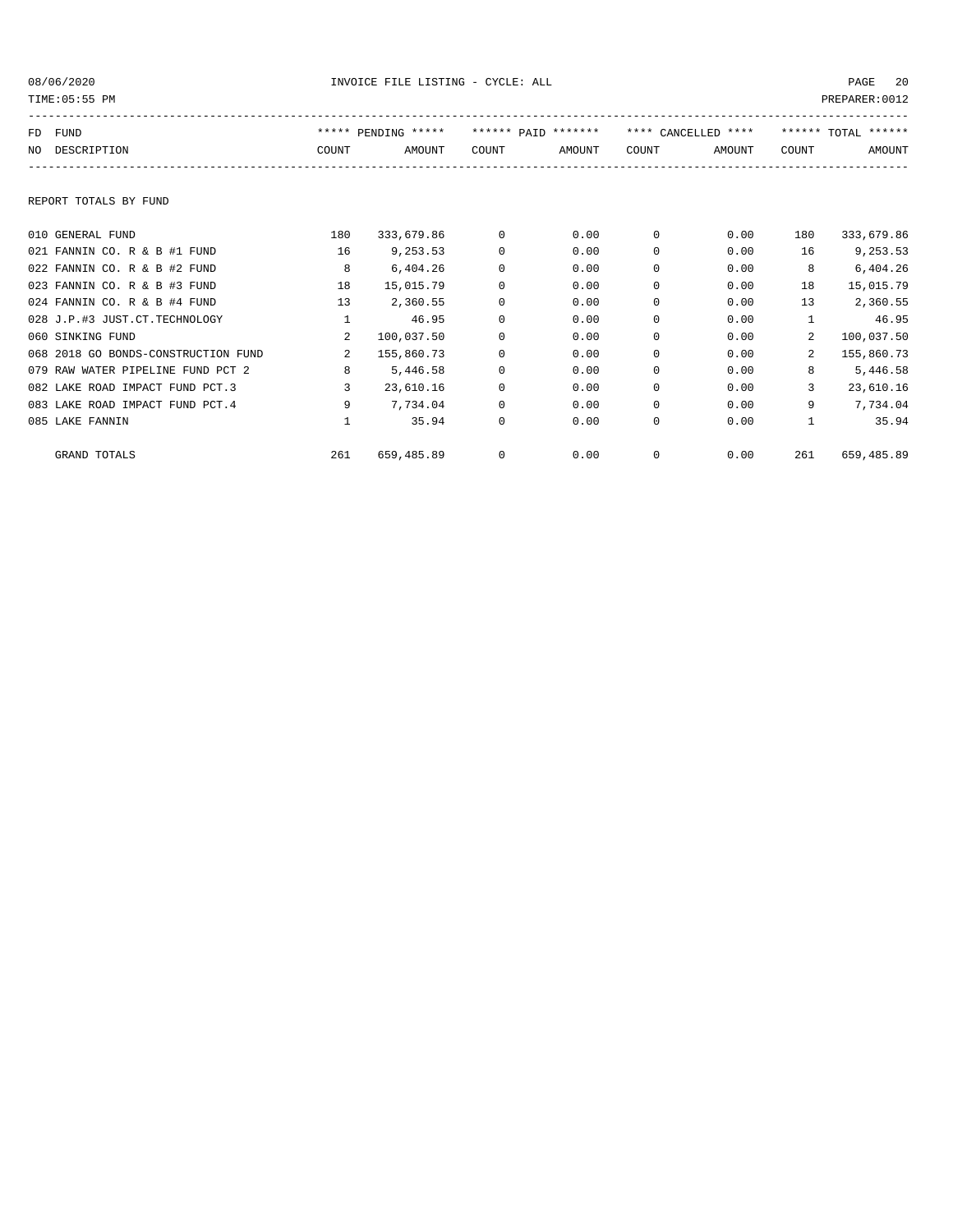-- - - - - -

### TRANSACTION WORKSHEET

### LEGEND **BANK** ACH PAYMENT

#### **Account 4003547**

| Vendor                        |                  | MultiVista Documentation Technologies LLC |
|-------------------------------|------------------|-------------------------------------------|
| Description                   | Invoice # V00068 | June 2020                                 |
| <b>ACH amount</b>             | \$1,714.20       |                                           |
| Date of Transaction           | 7-1-2020         |                                           |
| <b>Settlement Date</b>        | 7-1-2020         |                                           |
| Transaction #                 |                  |                                           |
| General Ledger Acct.#         | 66-667-426       |                                           |
| Legend Bank contact person    | Gina Arriola     |                                           |
| <b>Transaction made by</b>    | Sherry Zindars   |                                           |
| <b>Authorized Signatures:</b> |                  |                                           |

Fannin County Auditor

**Fannin County Treasurer** 

 $\mathcal{L}_{\mathcal{A}}$  is the contract of the contract of the contract of  $\mathcal{A}$ 

This needs to go to the County Clerk to be filed with the bills.

 $'\sim$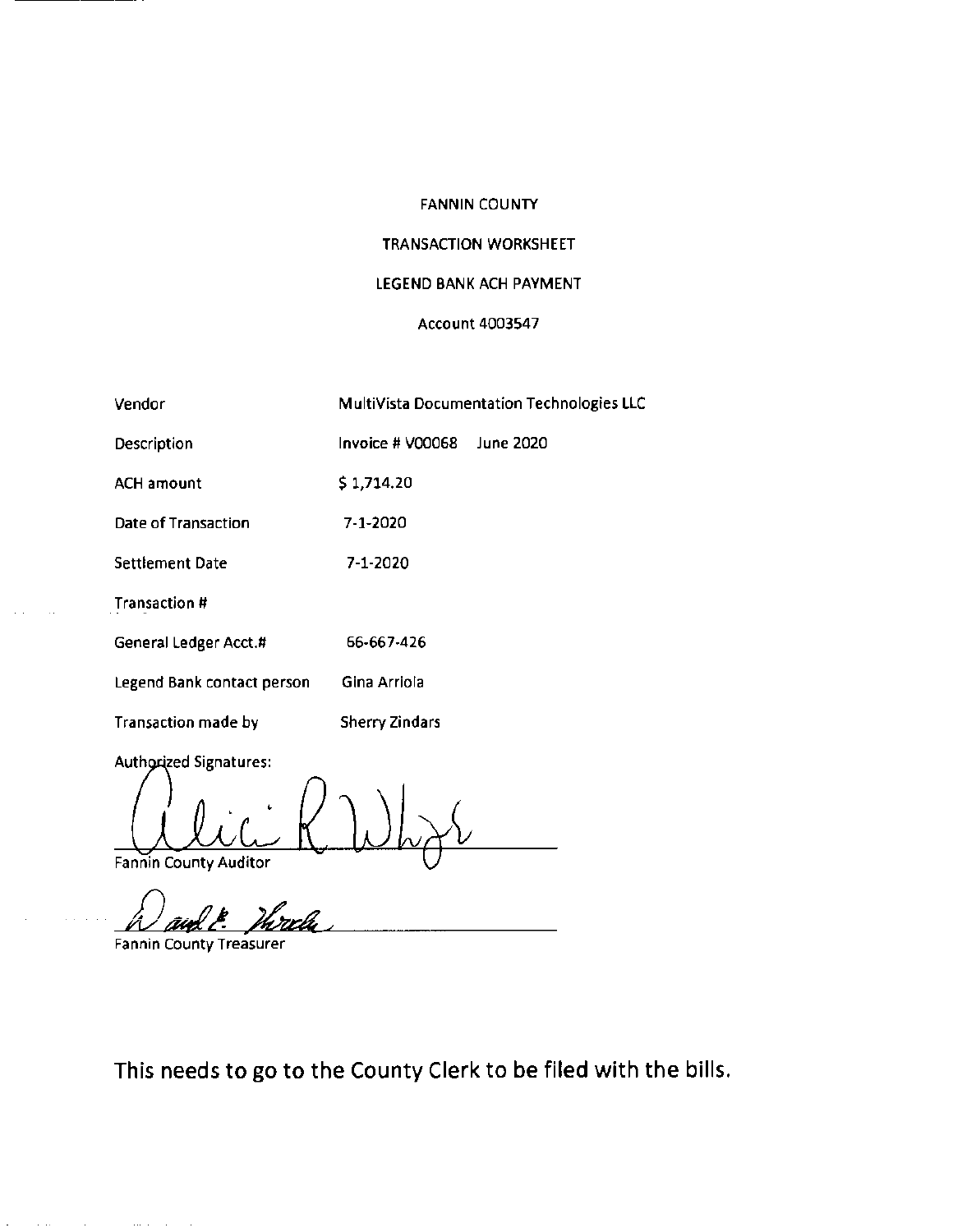### TRANSACTION WORKSHEET

### LEGEND BANK ACH PAYMENT

#### Account 4003547

| Vendor                        |                       | MultiVista Documentation Technologies LLC |
|-------------------------------|-----------------------|-------------------------------------------|
| Description                   | Invoice # V00069      | <b>July 2020</b>                          |
| <b>ACH amount</b>             | \$1,714.20            |                                           |
| Date of Transaction           | 7-29-2020             |                                           |
| <b>Settlement Date</b>        | 7-29-2020             |                                           |
| Transaction #                 | 14499                 |                                           |
| General Ledger Acct.#         | 66-667-426            |                                           |
| Legend Bank contact person    | Gina Arriola          |                                           |
| Transaction made by           | <b>Sherry Zindars</b> |                                           |
| <b>Authorized Signatures:</b> |                       |                                           |

Familie County Auditor ( Why 6

Fannin County Treasurer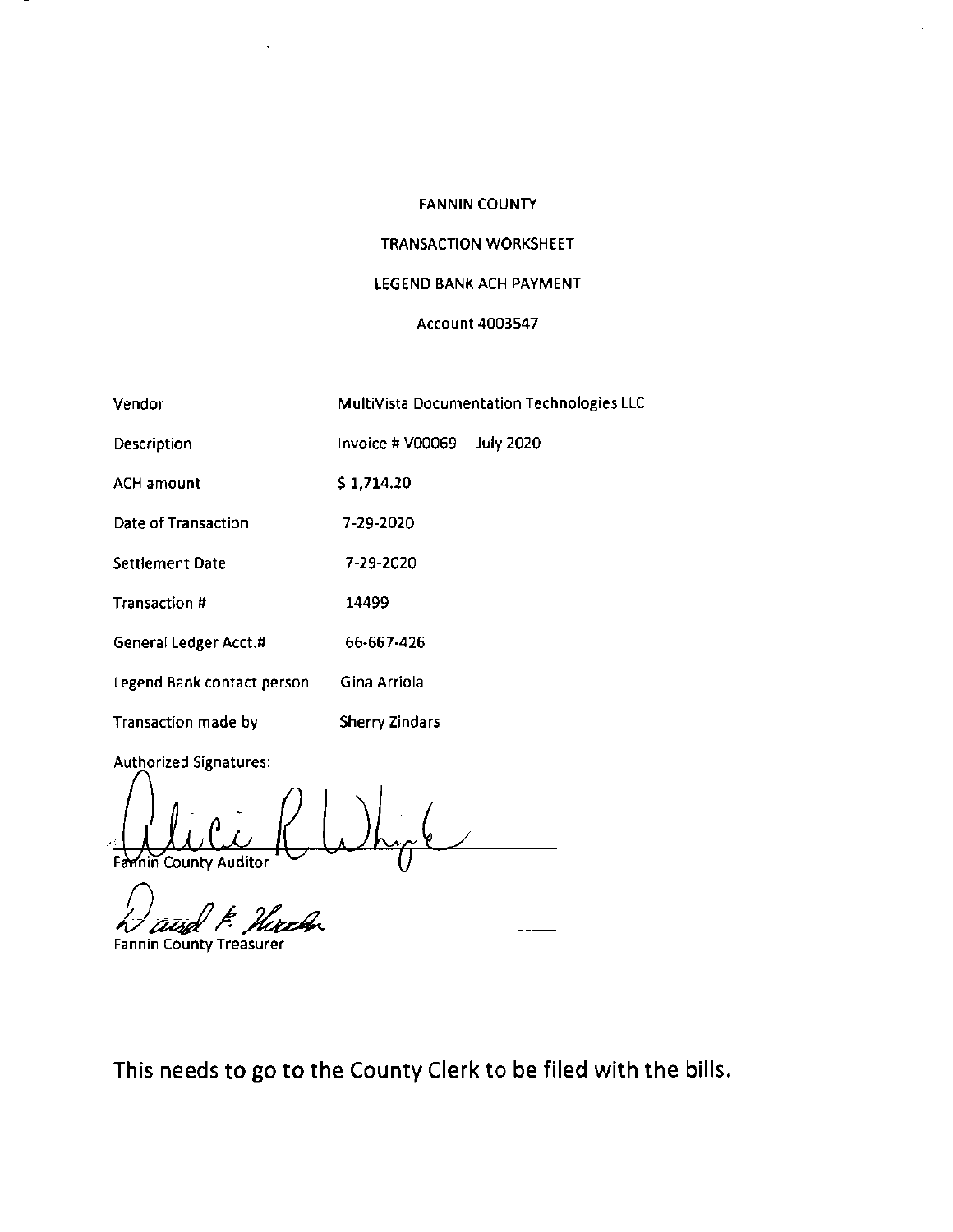## TRANSACTION WORKSHEET

## LEGEND BANK ACH PAYMENT

#### Account 4003547

| Vendor                     | <b>Turner Construction Company</b> |
|----------------------------|------------------------------------|
| Description                | Invoice # 14 June 2020             |
| <b>ACH amount</b>          | \$70,991.34                        |
| Date of Transaction        | 7-1-2020                           |
| Settlement Date            | 7-1-2020                           |
| Transaction #              | 12035552                           |
| General Ledger Acct.#      | 66-667-167                         |
| Legend Bank contact person | Gina Arriola                       |
| Transaction made by        | <b>Sherry Zindars</b>              |

Authorized Signatures:

Fannin County Auditor

Fannin County Treasurer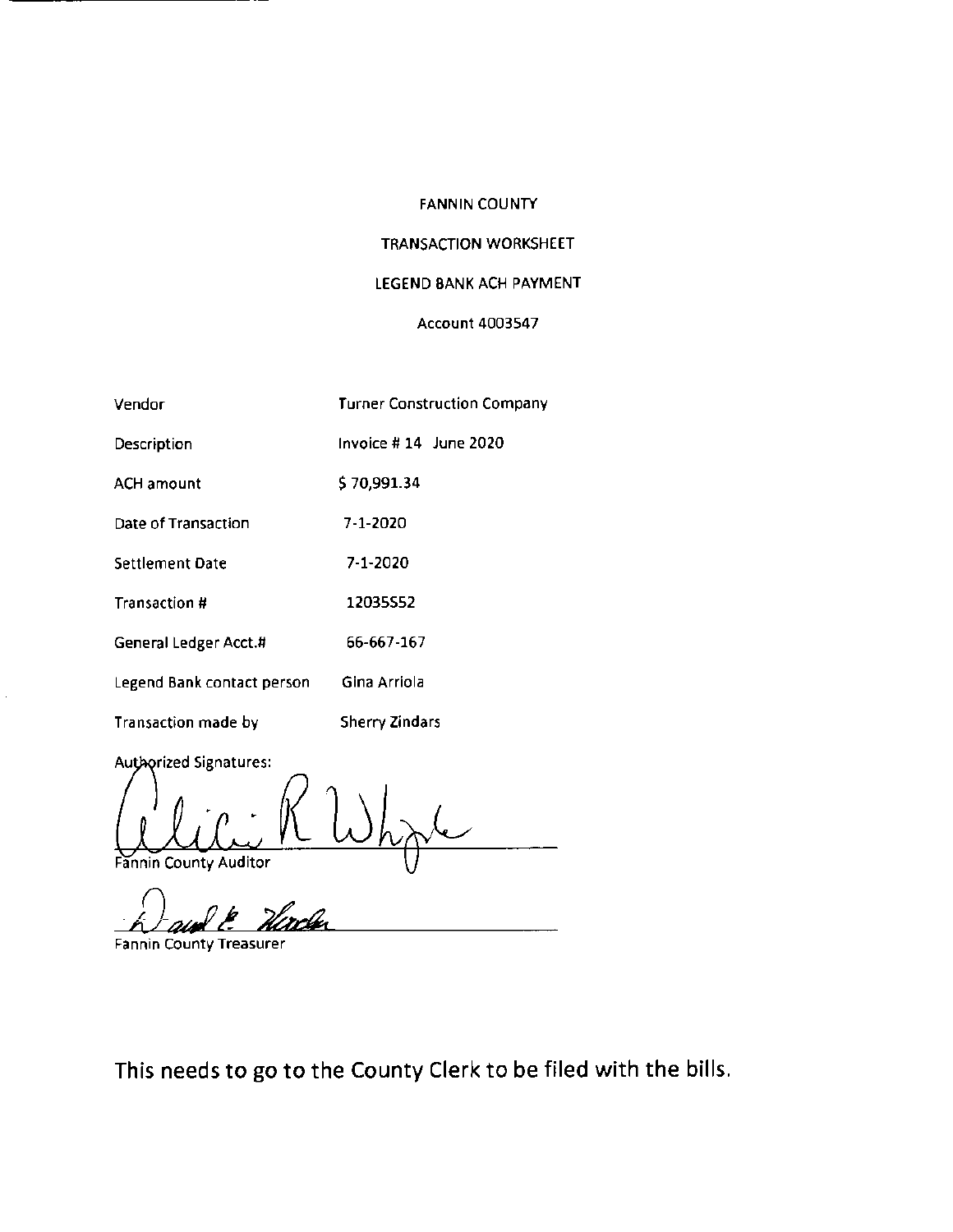## TRANSACTION WORKSHEET

### LEGEND BANK ACH PAYMENT

## Account 4003547

| Vendor                     | <b>Turner Construction Company</b> |
|----------------------------|------------------------------------|
| Description                | Invoice #15 July 2020              |
| ACH amount                 | \$66,319.61                        |
| Date of Transaction        | 7-28-2020                          |
| Settlement Date            | 7-28-2020                          |
| Transaction #              | 14500                              |
| General Ledger Acct.#      | 66-667-167                         |
| Legend Bank contact person | Gina Arriola                       |
| Transaction made by        | Sherry Zindars                     |

Authorized Signatures:

' Fannin County Auditor

Fannin County Treasurer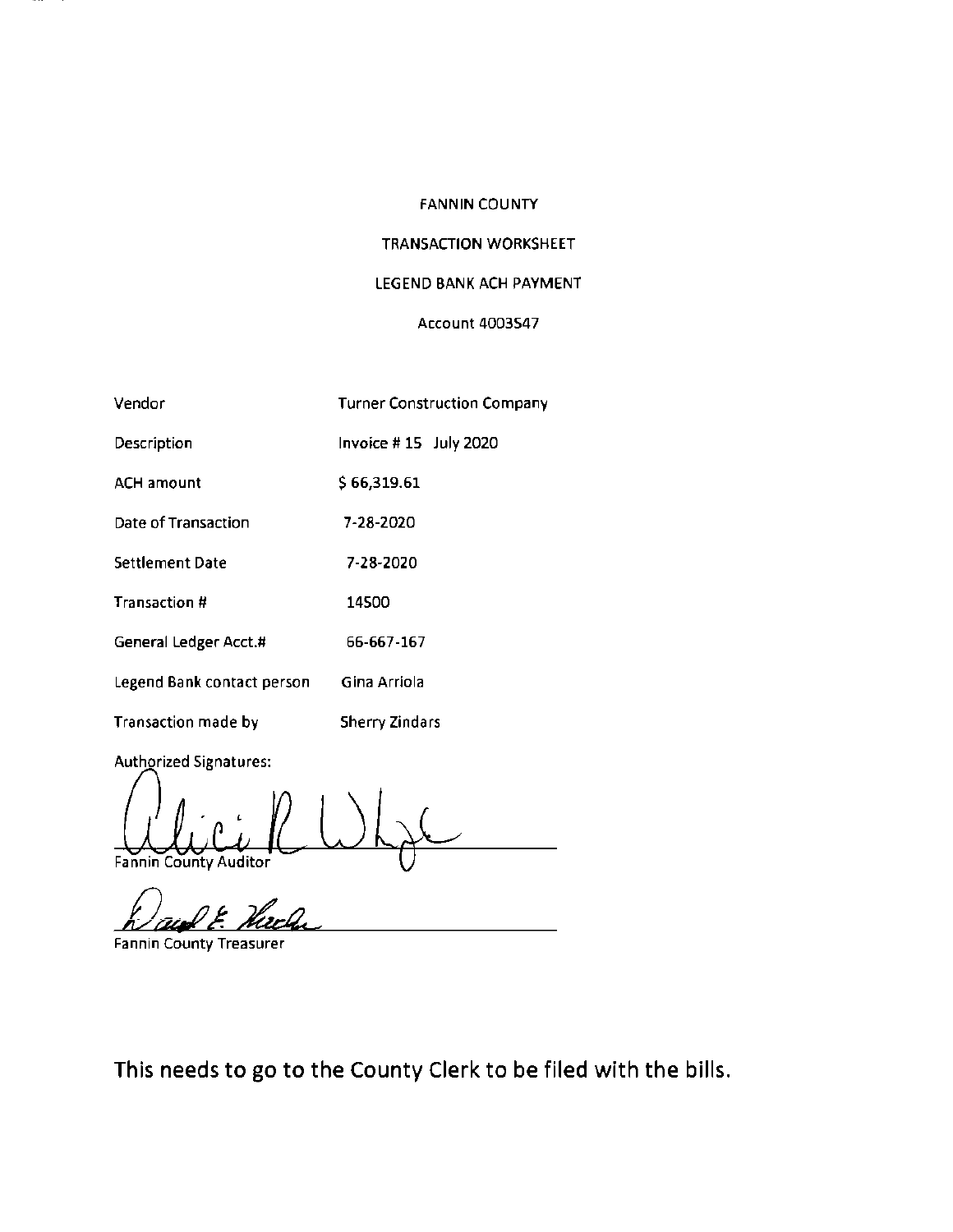# TEXNET ELECTRONIC FUNDS TRANSFER

## CIVIL **FEES**

| Report for quarter ending       | 6-30-2020             |
|---------------------------------|-----------------------|
| Due Date                        | 7-31-2020             |
| <b>Total Amount Due</b>         | \$14,259.42           |
| <b>Date Transaction Entered</b> | 7-30-2020             |
| <b>Settlement Date</b>          | 7-30-2020             |
| <b>Trace Number</b>             | 00151410              |
| <b>Entered By</b>               | <b>Sherry Zindars</b> |
| <b>Approved By:</b>             |                       |
| <b>County Auditor</b>           |                       |

County Treasurer

 $\mathbb{R}^2$  . The set

This needs to go to the County Clerk to be filed with the bills.

*L*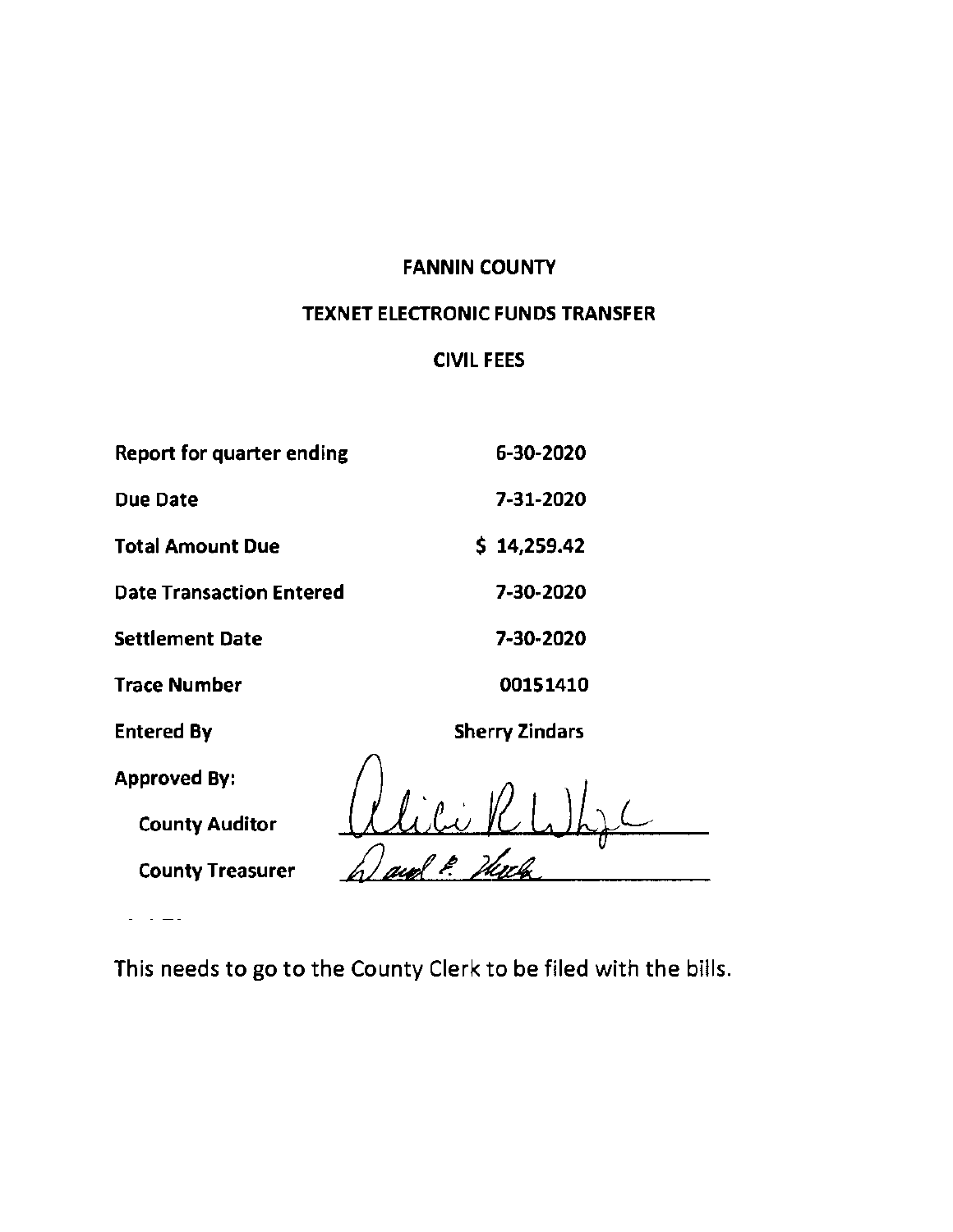# TEXNET ELECTRONIC FUNDS TRANSFER

## CRIMINAL FEES

| <b>Report for quarter ending</b> | 6-30-2020             |
|----------------------------------|-----------------------|
| <b>Due Date</b>                  | 7-31-2020             |
| <b>Total Amount Due</b>          | \$21,588.30           |
| <b>Date Transaction Entered</b>  | 7-30-2020             |
| <b>Settlement Date</b>           | 7-31-2020             |
| <b>Trace Number</b>              | 00151425              |
| <b>Entered By</b>                | <b>Sherry Zindars</b> |
| <b>Approved By:</b>              |                       |
| <b>County Auditor</b>            |                       |
| <b>County Treasurer</b>          |                       |